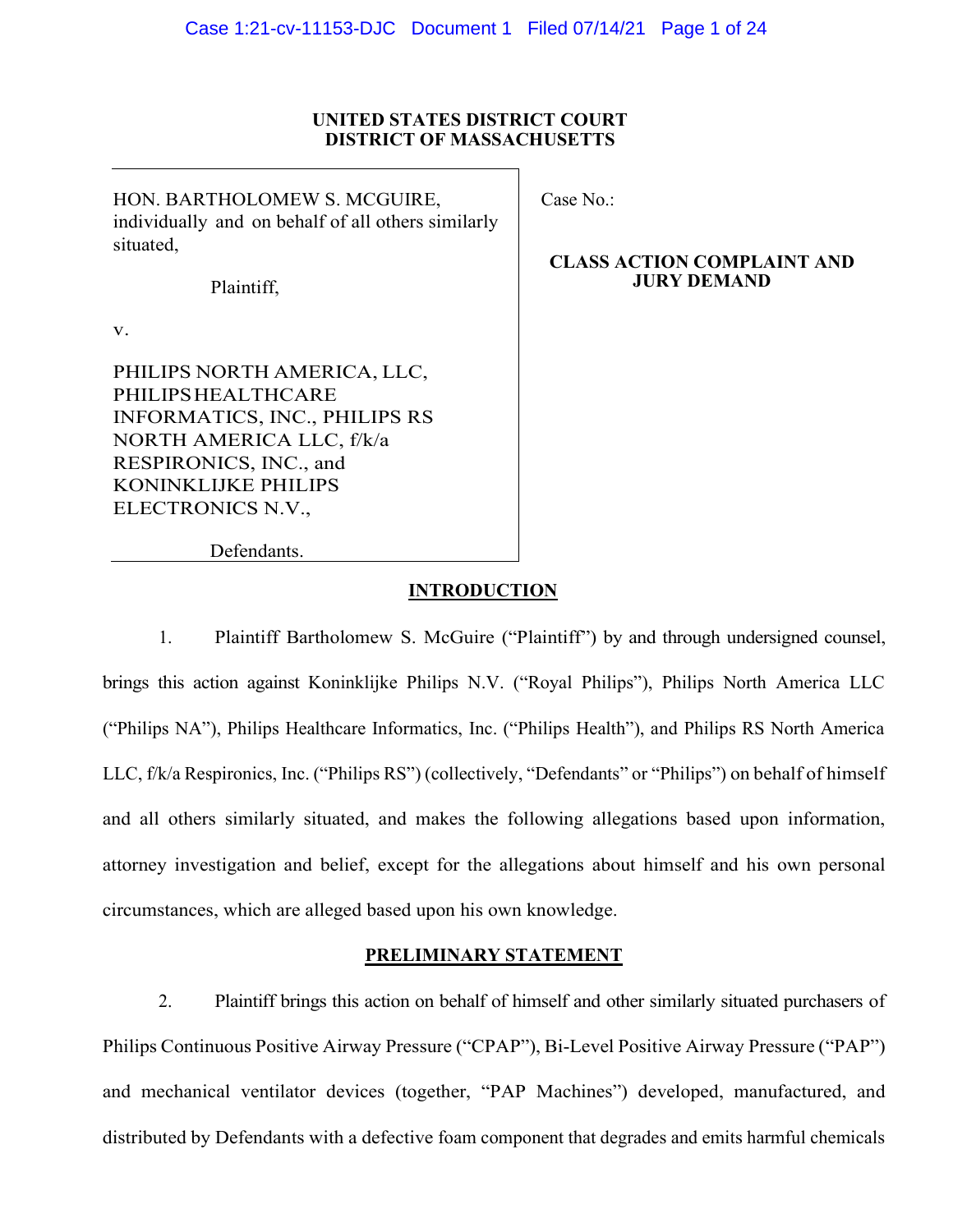#### Case 1:21-cv-11153-DJC Document 1 Filed 07/14/21 Page 2 of 24

resulting in serious health risks to consumers, including the risks of developing Type 2 Diabetes, heart problems and cancer.<sup>1</sup>,<sup>2</sup>  $\frac{2}{2}$ 

3. Defendants have long known that the polyester-based polyurethane ("PE- PUR") sound abatement foam in the PAP Machines had a propensity to degrade and emit harmful chemicals (the "Defect"), yet they chose to withhold that information from millions of consumers who rely on the PAP Machines to treat their serious sleep disorders.<sup>3</sup>

4. Not only did Defendants fail to disclose this known Defect and the health risks it posed to Plaintiff and class members, but they also actively concealed the Defect from consumers—while continuing to manufacture, market and distribute the PAP Machines, to the detriment of millions of consumers.

5. After learning of the Defect, Defendants first chose to update their shareholders of the serious health consequences posed by the PAP Machines and sometime later to issue a recall of the machines. Even then, Defendants have yet to issue notice directly to the millions of consumers who rely on the machines to treat their serious medical conditions.<sup>4</sup>

6. As a result of the Defect and considerable costs associated with finding substitute treatment for Plaintiff's and Class members' sleep disorders, Plaintiff and Class members have suffered injury in fact, incurred damages, and otherwise been harmed by Defendants' conduct, and will continue to suffer due to the extended time it is going to take the Defendants to replace any the defective devices.

7. This action seeks damages based on, inter alia, Defendants' negligence, breaches of

 $1$  Ex A: Philips Respironics Recall letter

<sup>2</sup> Ex. B: Philips Recall Update

<sup>3</sup> Ex. C: Philips Q1 2021 Quarterly Report - Amsterdam, April 26, 2021

 $4$  Id.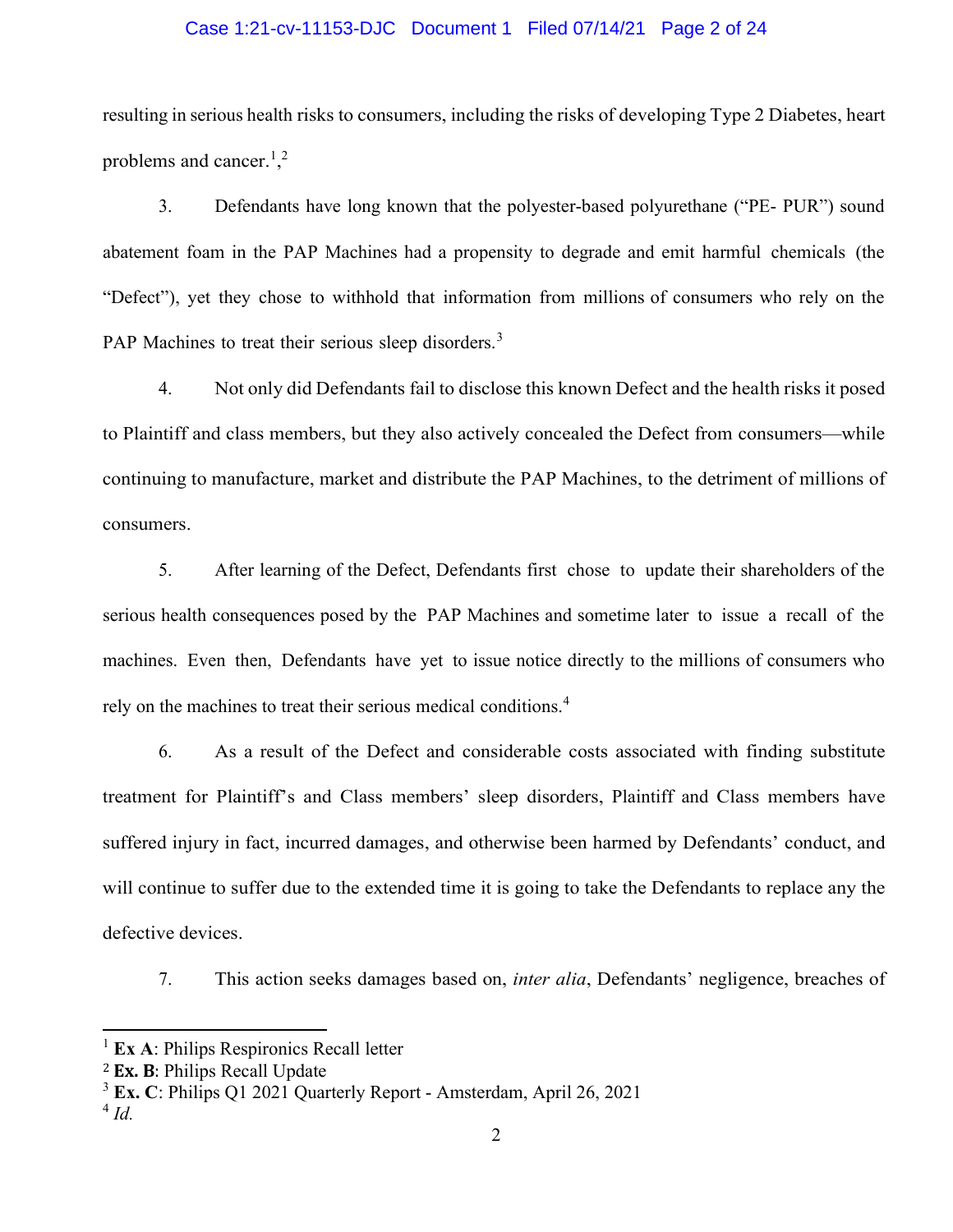express warranties, breaches of implied warranties and violation of the Magnuson-Moss Act.

#### **PARTIES**

8. Plaintiff Bartholomew McGuire is an individual and resident of the State of South Carolina.

9. Plaintiff was diagnosed with sleep apnea and purchased a DreamStation BiPAP machine in 2020. Because of the recall, Plaintiff has been forced to continue using his DreamStation as he is unable to obtain a replacement machine and requires the assistance of a machine to sleep safely. Plaintiff now suffers from bronchiectasis, honeycomb of the lungs, early pulmonary fibrosis, and other issues.<sup>5</sup>

10. Defendant Philips RS North America LLC (formerly Respironics, Inc.) is a Delaware corporation with its principal place of business located at 1001 Murry Ridge Lane, Murrysville, PA 15668.

11. Defendant Philips North America LLC is a Delaware LLC with its principal place of business at 222 Jacobs Street, Cambridge MA, 02141.

12. Defendant Philips Healthcare Informatics, Inc., a division of Philips North America, LLC, is a Delaware corporation with its principal place of business at 222 Jacobs Street, Cambridge MA, 02141.

13. Defendant Koninklijke Philips N.V is a foreign corporation, with its principal place of business at Philips Center, Amstelplein 2, 1096 BC Amsterdam, The Netherlands. Royal Philips is the parent corporation of Defendants Philips NA, Philips Health and Philips RS.

#### JURISDICTION AND VENUE

14. This Court has subject matter jurisdiction over this action pursuant to 28 U.S.C. §1332(d)(2) because: (i) there is an aggregate amount in controversy exceeding \$5,000,000, exclusive of interest and costs, and (ii) Plaintiff and members of the proposed class are citizens of

<sup>5</sup> Dr. Robert Michael Bryant's Report – June 17, 2021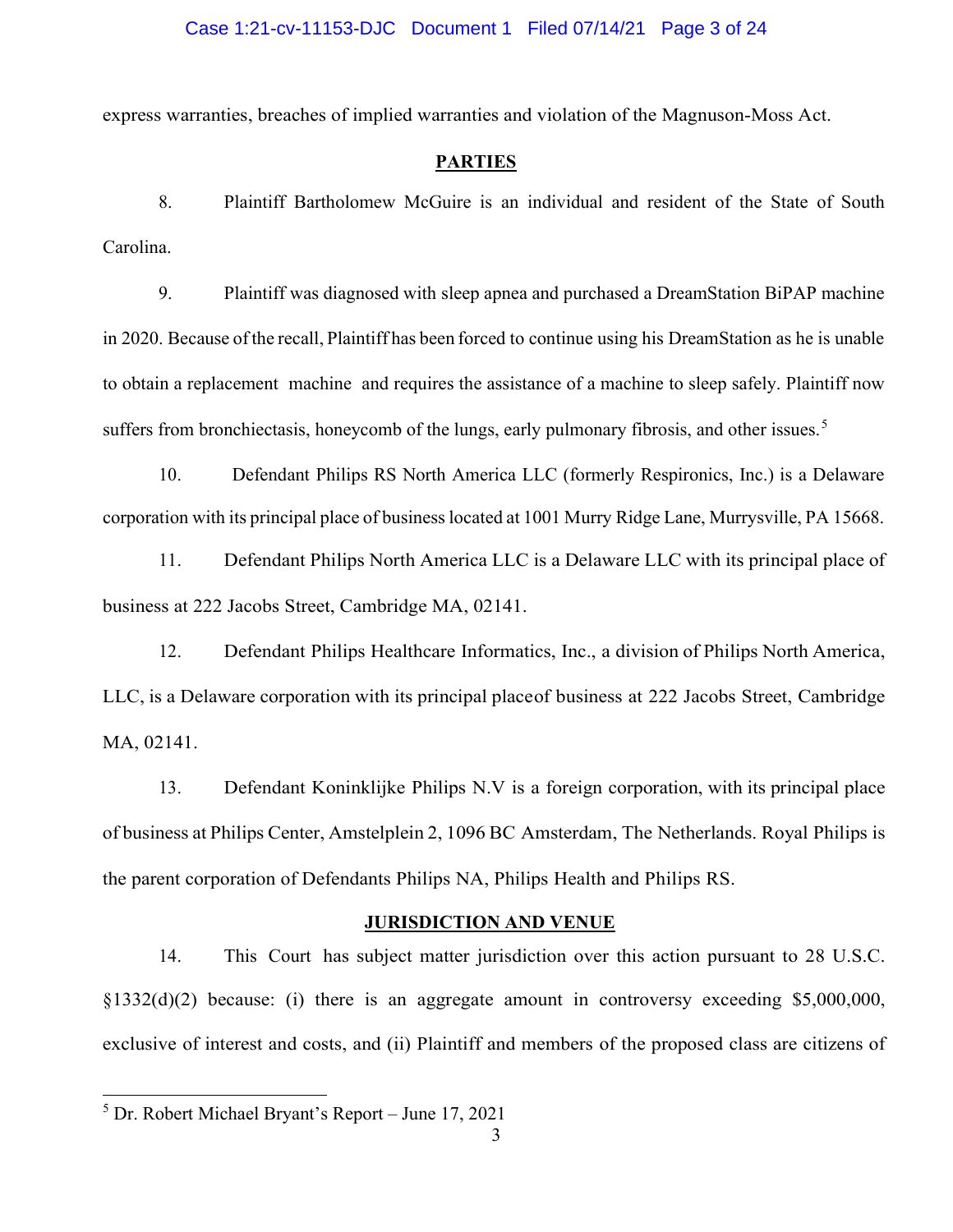## Case 1:21-cv-11153-DJC Document 1 Filed 07/14/21 Page 4 of 24

states different from Philips' home states. This Court has supplemental jurisdiction over the state law claims pursuant to 28 U.S.C. § 1367.

15. Venue is proper in this judicial district pursuant to 28 U.S.C. § 1391 because Defendants Philips NA and Philips Health transact business in this District, maintain their corporate headquarters in this District, are subject to personal jurisdiction in this District, and therefore are deemed citizens of this District. Additionally, Defendants receive substantial revenue and profits from sales of PAP Machines in this District. A substantial part of the events and/or omissions giving rise to the claims occurred, in part, within this District.

16. This Court has personal jurisdiction over Defendants Philips NA and Philips Health because they have sufficient minimum contact in this District.

17. The Court has personal jurisdiction over all Defendants, because they conduct substantial business in the District, and they have intentionally and purposefully placed PAP Machines into the stream of commerce within Massachusetts and throughout the United States.

# FACTUAL ALLEGATIONS

18. Defendants are collectively in the business of developing, manufacturing, selling, supporting, maintaining, and servicing devices for sleep and respiratory care, including the defective PAP Machines.<sup>6</sup>

19. Philips' PAP Machines treat sleep apnea, a "condition marked by abnormal breathing during sleep."<sup>7</sup> These "breathing lapses cause lower-quality sleep and affect the body's supply of oxygen, leading to potentially serious health consequences."8

<sup>6</sup> https://www.usa.philips.com/healthcare/solutions/breathing-and-respiratory-care

<sup>7</sup> https://www.sleepfoundation.org/sleep-apnea (accessed July 8, 2021)

 $8$  Id.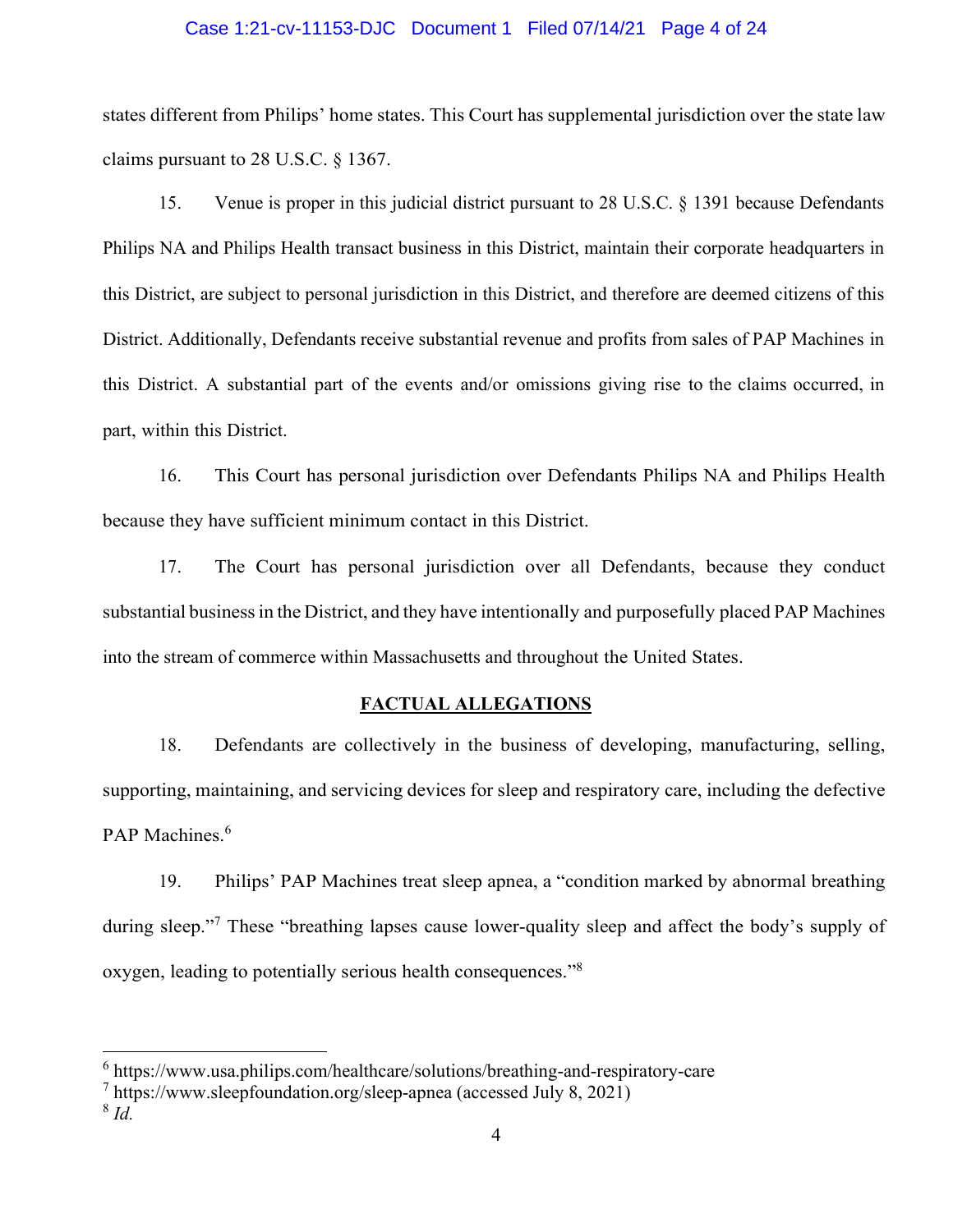# Case 1:21-cv-11153-DJC Document 1 Filed 07/14/21 Page 5 of 24

20. Positive airway pressure ("PAP") therapy "…uses a machine to pump air under pressure into the airway of the lungs. This helps keep the windpipe open during sleep."<sup>9</sup>

21. Philips offers three types of PAP machines: CPAP machines, Auto-Adjusting machines, and BiPAP bi-level machines. CPAP provides "one level of pressure to your upper airway throughout the night."<sup>10</sup> Auto-adjusting machines "provide[ ] a variable pressure throughout the night based on your needs and sleep stage."<sup>11</sup> And BiPAP bi-level machines "provide [] two levels of pressure throughout the night, your prescribed pressure on the inhale and a lower pressure on the exhale."<sup>12</sup>

22. Philips advertises itself as a trusted brand and "global leader in the sleep and respiratory markets."<sup>13</sup> Its branding promises consumers that they will "[b]reathe easier, sleep more naturally $[.]$ "<sup>14</sup>

23. Philips further assures consumers that its "sleep therapy systems are designed with the needs of care practitioners and patients in mind," and that its "quality systems reflect [Philips' commitment to providing exceptional therapy," among other things.<sup>15</sup> In addition, it has long advertised its PAP Machines as "clinically proven" treatment for sleep disorders. The PAP Machines can cost hundreds, even thousands, of dollars per machine.

24. On June 14, 2021, Philips issued an "urgent" recall of twenty (20) models of its PAP Machines, in which it acknowledged that the Defect can cause "serious injury which can be life-

<sup>9</sup> https://medlineplus.gov/ency/article/001916.htm.

 $10$  https://www.usa.philips.com/c-e/hs/sleep-apnea-therapy/i-currently-use-sleep-apneatherapy/sleep-apnea-machines.html (accessed July 8, 2021)

 $11$  *Id.* 

 $12$  *Id.* 

<sup>&</sup>lt;sup>13</sup> http://www.respironics.com/us en.

<sup>&</sup>lt;sup>14</sup> http://www.respironics.com/product\_library.

<sup>15</sup> https://www.usa.philips.com/healthcare/solutions/sleep.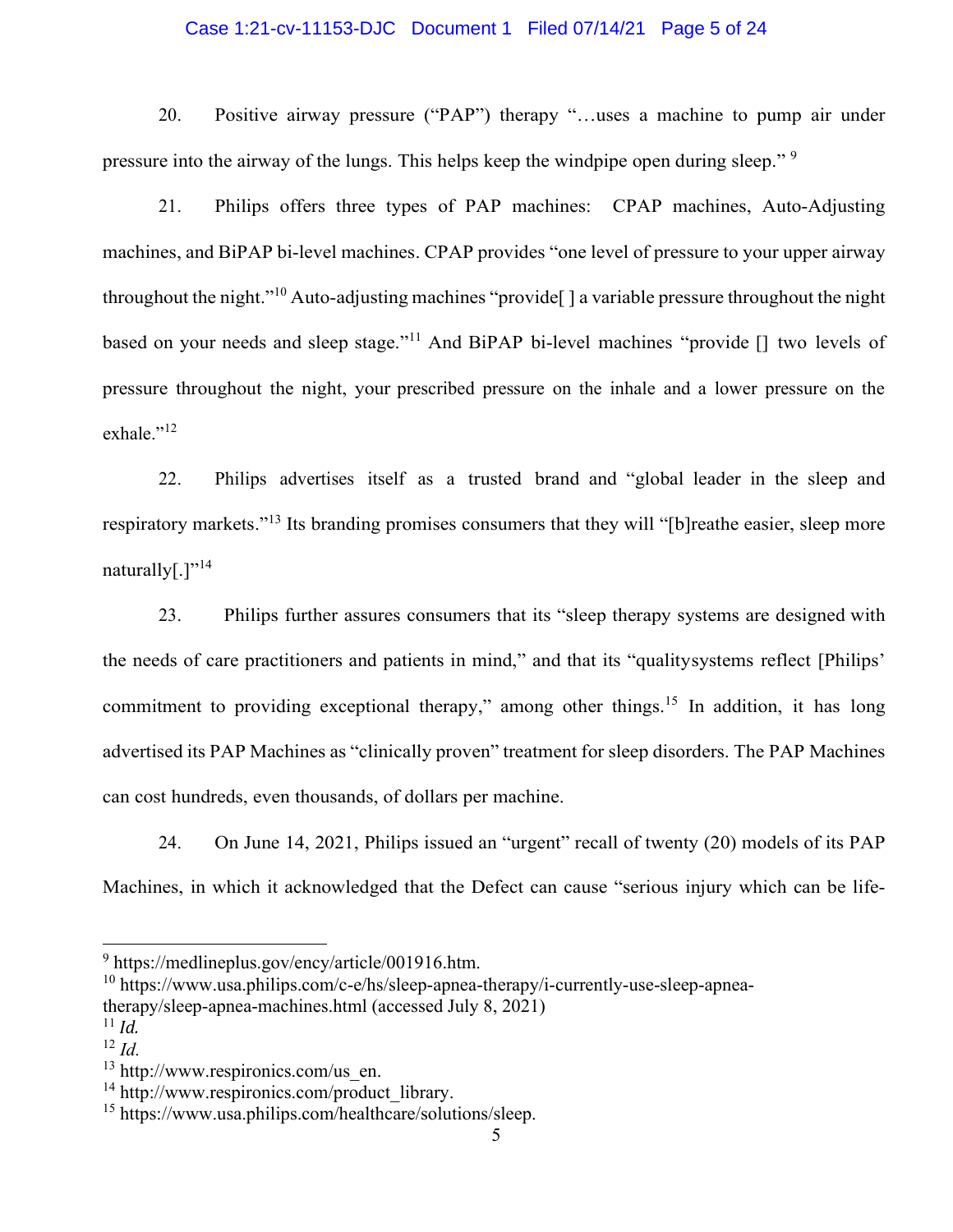# Case 1:21-cv-11153-DJC Document 1 Filed 07/14/21 Page 6 of 24

threatening, cause permanent impairment, and/or require medical intervention to preclude permanent impairment."16 The PE-PUR sound abatement foam can "degrade into particles" which can then "enter the device's air pathway and be ingested or inhaled by the user" and can "off- gas certain chemicals" into the consumer.<sup>17</sup>

25. The recall affects millions of machines—and importantly, Plaintiff and others in the Class who rely on those machines—manufactured before April 26, 2021. The following models of

Philips' PAP Machines have been recalled<sup>18</sup>:

| All Devices manufactured before 26 April 2021,                   |                                   |
|------------------------------------------------------------------|-----------------------------------|
| All serial numbers                                               |                                   |
| Continuous Ventilator, Minimum Ventilatory Support, Facility Use | E30 (Emergency Use Authorization) |
| Continuous Ventilator, Non-life Supporting                       | <b>DreamStation ASV</b>           |
|                                                                  | DreamStation ST, AVAPS            |
|                                                                  | SystemOne ASV4                    |
|                                                                  | C-Series ASV                      |
|                                                                  | C-Series S/T and AVAPS            |
|                                                                  | OmniLab Advanced+                 |
| Noncontinuous Ventilator                                         | SystemOne (Q-Series)              |
|                                                                  | DreamStation                      |
|                                                                  | DreamStation Go                   |
|                                                                  | Dorma 400                         |
|                                                                  | Dorma 500                         |
|                                                                  | <b>REMstar SE Auto</b>            |

# **Affected Devices**

| All Devices manufactured before 26 April 2021,<br>All serial numbers |                                                |
|----------------------------------------------------------------------|------------------------------------------------|
| Continuous Ventilator                                                | Trilogy 100                                    |
|                                                                      | Trilogy 200                                    |
|                                                                      | Garbin Plus, Aeris, LifeVent                   |
| Continuous Ventilator, Minimum Ventilatory Support, Facility Use     | A-Series BiPAP Hybrid A30 (not marketed in US) |
|                                                                      | A-Series BiPAP V30 Auto                        |
| Continuous Ventilator, Non-life Supporting                           | A-Series BiPAP A40                             |
|                                                                      | A-Series BiPAP A30                             |

<sup>&</sup>lt;sup>16</sup> Philips Respironics Recall letter

 $17$  *Id.* 

<sup>18</sup> https://www.philipssrcupdate.expertinquiry.com/?ulang=en.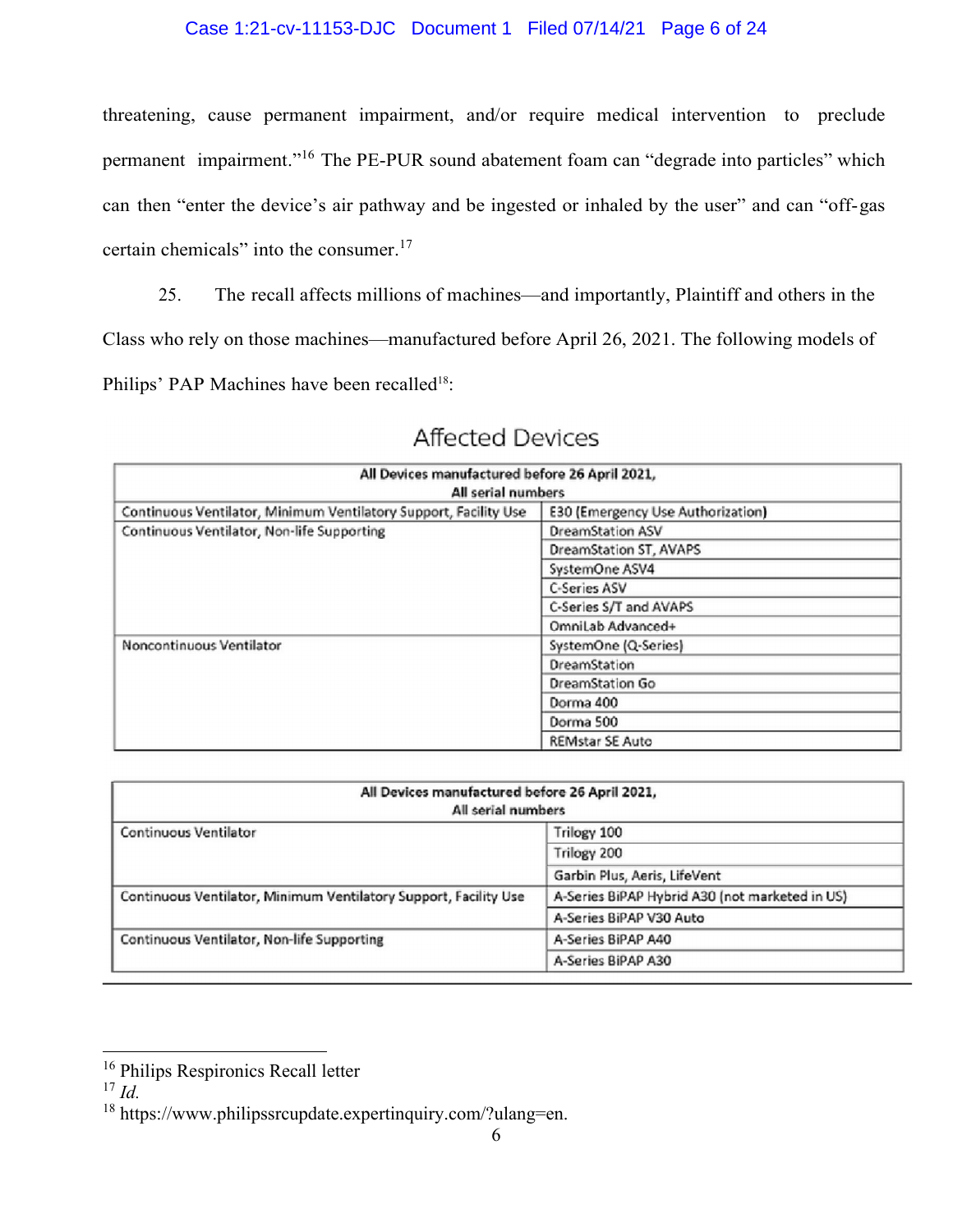#### Case 1:21-cv-11153-DJC Document 1 Filed 07/14/21 Page 7 of 24

26. Philips first publicly acknowledged the Defect on April 26, 2021, by issuing an "update" to its shareholders in which it admitted the "potential health risks related to [the] sound abatement foam" in its PAP Machines in its April 26, 2021 Quarterly Report.19

27. In the quarterly statement to shareholders, Defendants said, "[The] potential risks of particulate exposure [from PE-PUR degradation] include headache, irritation, inflammation, respiratory issues, and possible toxic and carcinogenic effects. The potential risks of chemical exposure due to off-gassing include headache, irritation, hypersensitivity, nausea/vomiting, and possible toxic and carcinogenic effects."<sup>20</sup>

28. Defendants have advised consumers who use the CPAP and BiLevel PAP machines to immediately "discontinue use" and consult their physicians.<sup>21</sup> However, Philips acknowledges "alternate ventilator options for therapy may not exist or may be severely limited for patients who require a ventilator for life-sustaining therapy.<sup>22</sup>

29. Philips did not communicate any information about the serious health risks posed by its PAP Machines to anyone except its shareholders until June 14, 2021, via the Recall Letter.<sup>23</sup>

30. Four weeks before it issued the recall, Philips stopped shipments of the PAP Machines, only then to issue a recall to the public.

31. It is unclear when the Defendants first learned of the Defect, but they admit to receiving "user reports" and complaints about the Defect and to conducting testing that confirmed

<sup>19</sup> Philips Q1 2021 Quarterly Report - Amsterdam, April 26, 2021

 $^{20}$  *Id.* 

<sup>21</sup> Philips Respironics Recall Letter

 $^{22}$  Id.

 $^{23}$  *Id.*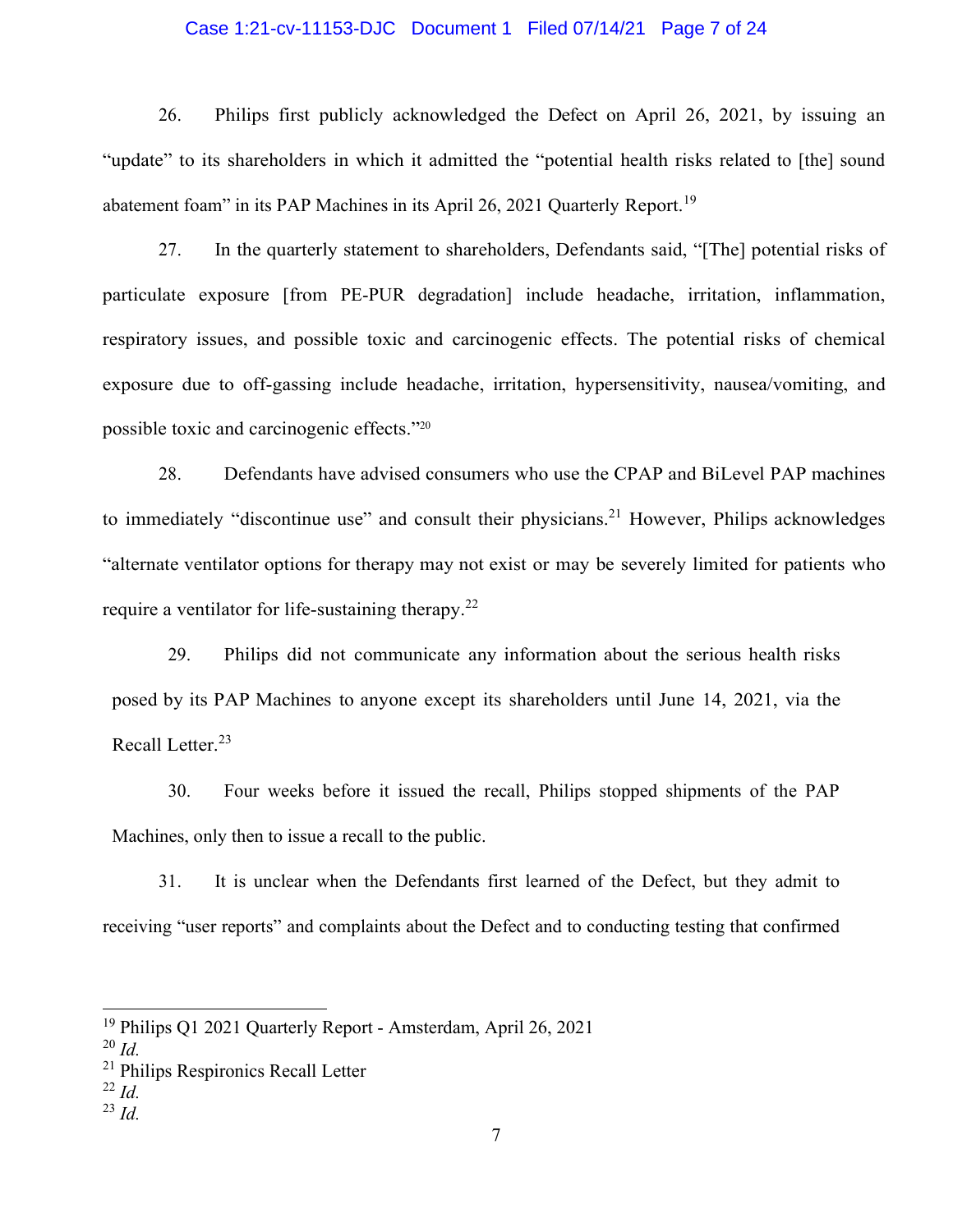# Case 1:21-cv-11153-DJC Document 1 Filed 07/14/21 Page 8 of 24

the potentially serious health consequences from the defective PE-PUR sound abatement foam.<sup>24</sup>

32. Based on the recall year range, Philips has known about the Defect for years, meaning that the Defendants have known consumers were exposed to and experiencing the physical symptoms caused by their PAP Machines.<sup>25</sup>

33. Ironically, Philips stated online that, "There is nothing we take more seriously than providing patients with high quality products that are safe and reliable. If an issue arises, we are proactive in communicating and addressing it as we work tirelessly towards a resolution."26 Yet, rather than issue an immediate direct recall notice to the consumers affected by the Defect, Philips issued a delayed online recall notice, which directs "patients, users and caregivers" to register their units and "begin a claim" for affected units. $27$ 

34. Philips relies on empty promises that it has a "comprehensive plan to replace the current sound abatement foam with a new material that is not affected by this issue and has already begun this process."28

#### STATUTE OF LIMITATIONS

35. Philips has known about the defect while continuously marketing and selling the defective PAP Machines to unsuspecting consumers and representing to those consumers that the machines are safe and "clinically proven" during the entirety of the class period.

36. Despite its knowledge about the Defect, Philips failed to disclose and rather, concealed

<sup>24</sup> Philips Q1 2021 Quarterly Report - Amsterdam, April 26, 2021

 $^{25}$  Id.

<sup>&</sup>lt;sup>26</sup> Sleep and respiratory care update | Philips;

https://www.usa.philips.com/healthcare/e/sleep/communications/src-update  $^{27}$  Id.

<sup>&</sup>lt;sup>28</sup> https://www.usa.philips.com/healthcare/e/sleep/communications/src-update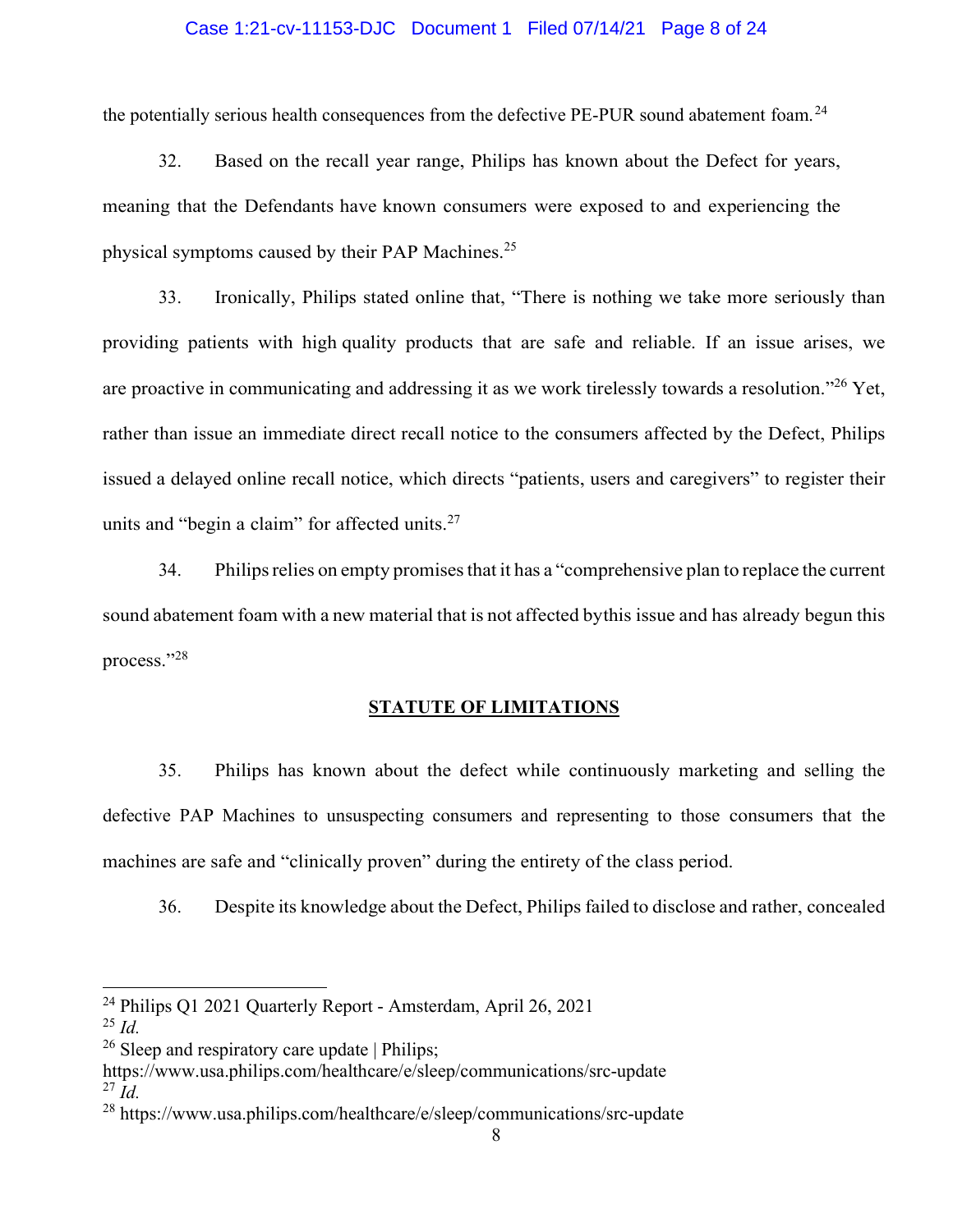#### Case 1:21-cv-11153-DJC Document 1 Filed 07/14/21 Page 9 of 24

this material information from Plaintiff and Class members.

37. Plaintiff and other members of the Class justifiably relied on Philips to disclose the Defect in the PAP Machines that they purchased, because the Defect was not discoverable by them through reasonable means.

38. By purposefully concealing the Defect from consumers in order to continue to gain a profit off them, all potentially relevant statutes of limitations have been tolled.

# CLASS ACTION ALLEGATIONS

39. Plaintiff brings this action on his own behalf, and as a class action, pursuant to Fed. R. Civ. P. 23(a), 23(b)(2), and/or 23(b)(3). Specifically, the class and subclass are defined as follows:

### Nationwide Class:

All persons in the United States who have purchased the PAP Machines.

Or, in the alternative,

#### South Carolina Subclass:

All persons in South Carolina who have purchased the PAP Machines.

40. Together, the Nationwide Class and South Carolina Subclass will be referred to collectively as the "Class."

41. Excluded from the Class are Defendants, any of their respective members, affiliates, parents, subsidiaries, officers, directors, employees, successors, or assigns; and the judicial officers and their immediate family members and Court staff assigned to this case. Plaintiff reserves the right to modify or amend the Class definitions, as appropriate, during the course of this litigation.

42. Certification of Plaintiff's claims for class-wide treatment is appropriate because Plaintiff can prove the elements of his claims on a class-wide basis using the same evidence as would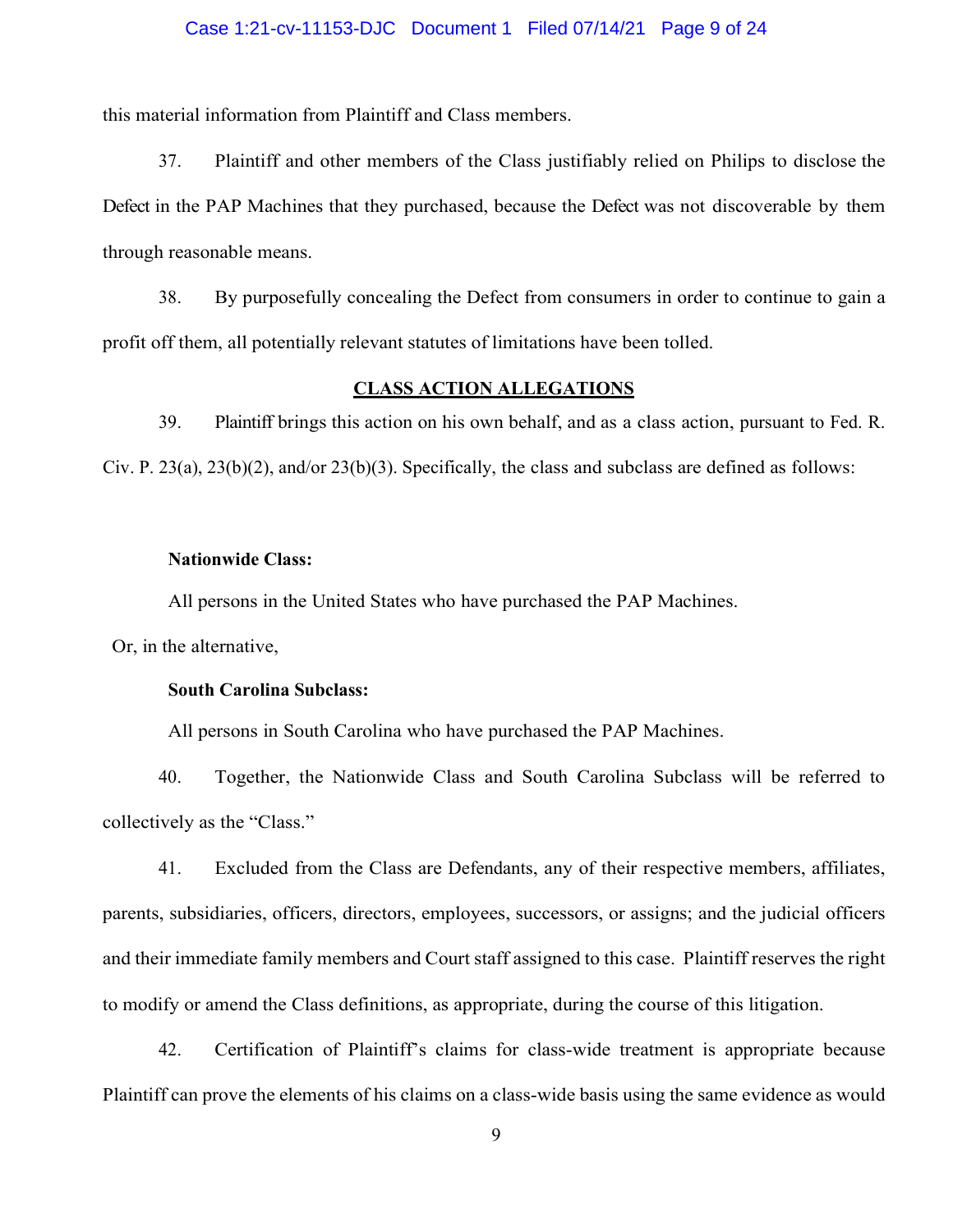#### Case 1:21-cv-11153-DJC Document 1 Filed 07/14/21 Page 10 of 24

be used to prove those elements in individual actions alleging the same claims.

43. This action has been brought and may be properly maintained on behalf of the classes proposed herein under Federal Rule of Civil Procedure 23.

#### Numerosity: Fed. R. Civ. P. 23(a)(1)

44. Upon information and belief, the Class is so numerous that joinder of all members is impracticable. While the exact number and identities of individual members of the Class are unknown at this time, such information being in the sole possession of Defendant and obtainable by Plaintiff only through the discovery process, Philips acknowledges that millions of PAP Machines, and thus millions of consumers, are affected. Members of the Class may be notified of the pendency of this action by recognized, Court-approved notice dissemination methods, which may include U.S. mail, electronic mail, internet postings, social media, and/or published notice.

# Typicality: Fed. R. Civ. P. 23(a)(3)

45. Plaintiff's claims are typical of the claims of the Class since his machine contains the same PE-PUR foam defect contained in the affected machines of all members of the Class. Plaintiff is advancing the same claims and legal theories on behalf of himself and all absent Class members.

# Adequacy: Fed. R. Civ. P. 23(a)(4)

46. Plaintiff is an adequate class representative because his interests do not conflict with the interests of the Class that he seeks to represent. Plaintiff has retained counsel competent and highly experienced in complex and class action litigation, and he intends to prosecute this action vigorously. The interests of the Class will be fairly and adequately protected by Plaintiff and his counsel.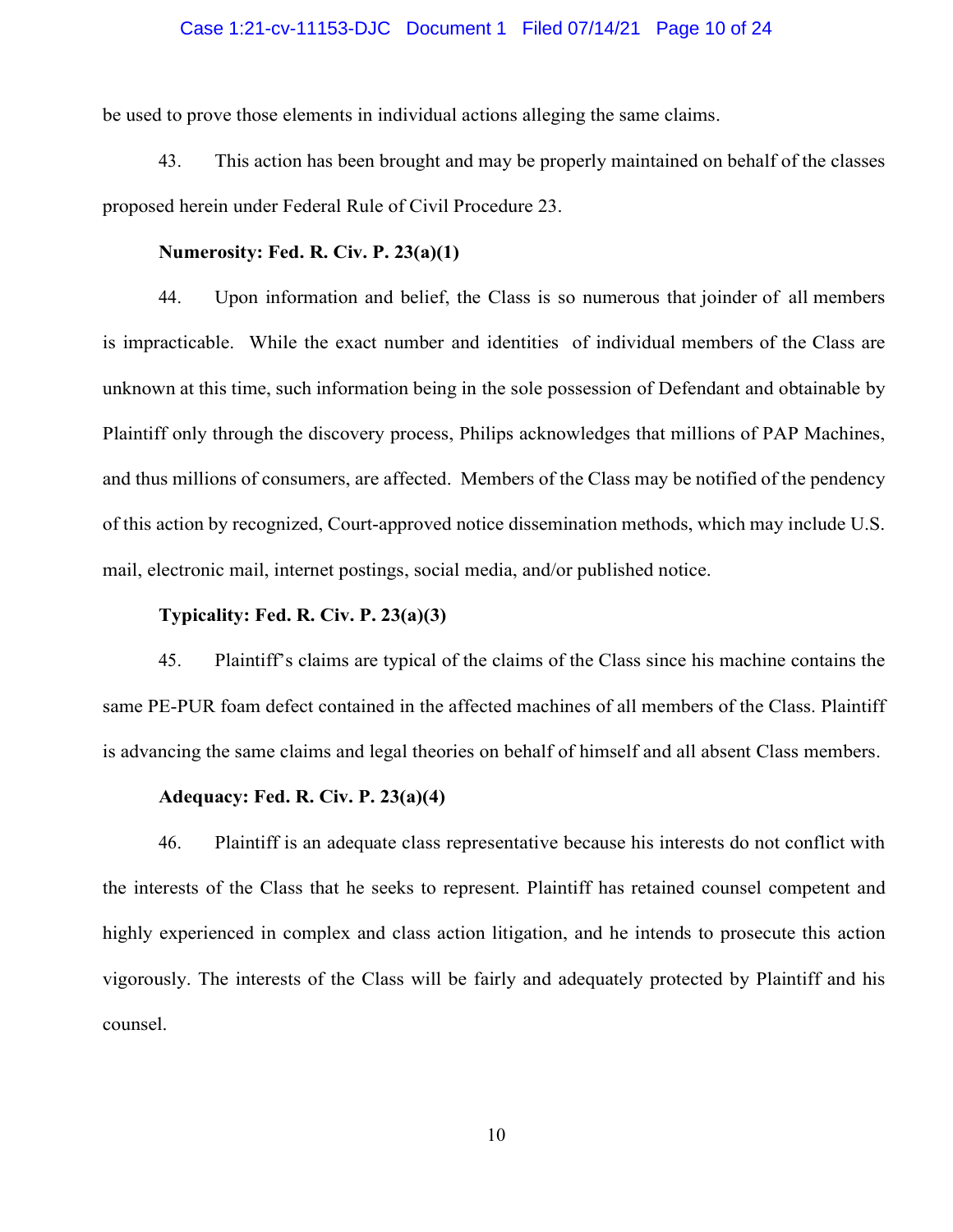#### Predominance and Superiority: Fed. R. Civ. P. 23(b)(3)

47. A class action is superior to all other available means for the fair and efficient adjudication of the claims of Plaintiff and Class members and questions of law and fact common to all class members predominate over questions affecting only individual class members. Class members can be readily identified and notified based on, *inter alia*, Defendants' records of PAP Machine sales, and other records maintained by Defendants.

# Common Questions of Fact and Law: Fed. R. Civ. P. 23(a)(2)

48. Common questions of law and fact exist as to all members of the Class. These questions predominate over the questions affecting individual Class members. These common legal and factual questions include, but are not limited to:

- a. Whether Defendants engaged in the conduct alleged herein;
- b. Whether Defendants' PAP Machines are predisposed to the Defect;
- c. Whether Defendants purposefully failed to disclose the existence and cause of the Defect;
- d. Whether Defendants misrepresented the PAP Machines as safe;
- e. Whether Defendants' conduct, as described herein, was likely to mislead a reasonable consumer;
- f. Whether Defendants' statements, concealments and omissions regarding the PAP Machines were material to a reasonable consumer;
- g. Whether the PAP Machines were unfit for the ordinary purposes for which they were used;
- h. Whether Defendants' conduct tolls any or all applicable limitations periods;
- i. Whether the Defect is latent or hidden, such that Plaintiff and members of the Class could not have reasonably discovered it;
- j. Whether Defendants' conduct alleged herein constitutes a breach of express warranty;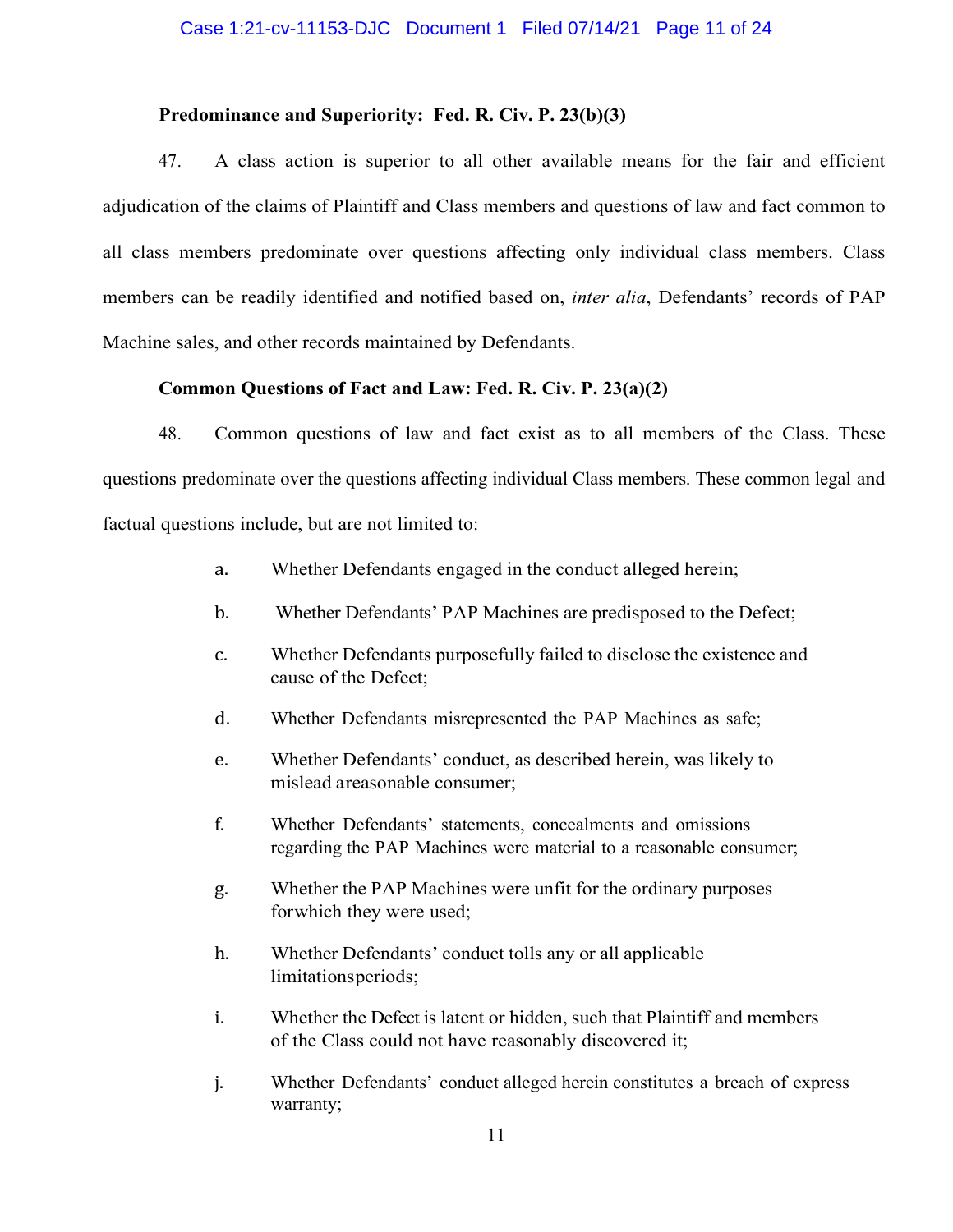- k. Whether Defendants' conduct alleged herein constitutes a breach of the implied warranty of merchantability;
- l. Whether Defendants have been unjustly enriched by the conduct alleged herein;
- m. Whether Plaintiff and the members of the Class are entitled to damages and if so, the measure of damages for the Class;
- n. Whether Plaintiff and members of the Class are entitled to restitution, injunctive relief, or other equitable relief and/or other relief as may be proper.
- 49. Defendants have acted, and refused to act, on grounds generally applicable to the Class,

thereby making appropriate final equitable relief with respect to the Class as a whole.

# COUNT I Breach of Express Warranty (As to All Defendants)

- 50. Plaintiff incorporates by reference all preceding allegations as though fully set forth herein.
- 51. Plaintiff brings this count on behalf of himself and the Class.
- 52. Philips expressly warranted to Plaintiff and Class members that the PAP Machines were safe and would work as advertised to "... make life better."<sup>29</sup>

53. Philips made these express warranties regarding the defective PAP Machines' quality

and fitness for use in writing through its website, advertisements, and marketing materials and on the PAP Machines' packaging and labels. These express warranties became part of the basis of the bargain that Plaintiff and the Class entered into upon purchasing the PAP Machines.

54. Philips' advertisements, warranties, and representations were made in connection with the sale of the PAP Machines to Plaintiff and the Class.

55. Plaintiff and members of the Class relied on these express warranties when choosing to

<sup>&</sup>lt;sup>29</sup> https://www.usa.philips.com/c-e/hs/sleep-apnea-therapy/dare-to-dream.html.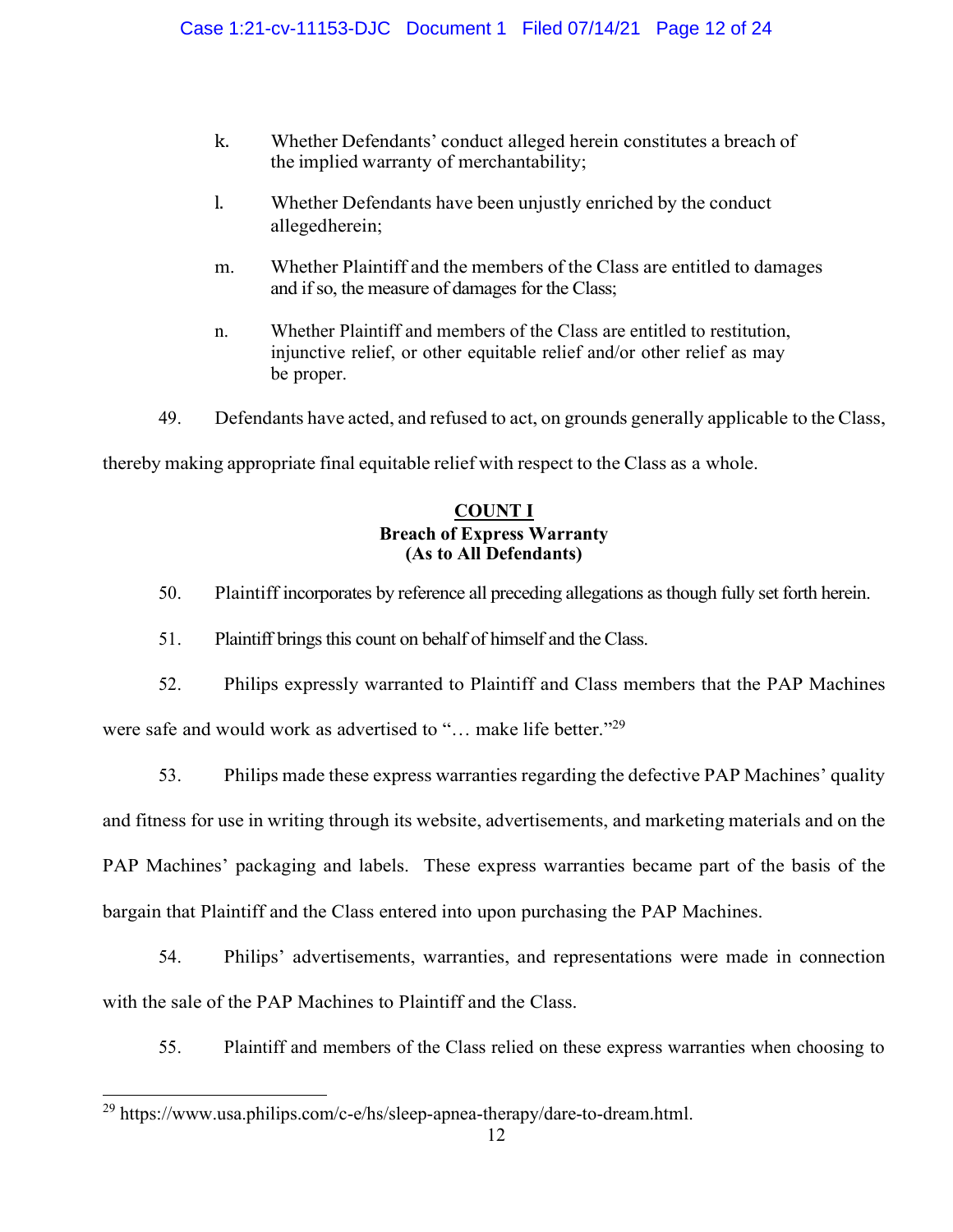#### Case 1:21-cv-11153-DJC Document 1 Filed 07/14/21 Page 13 of 24

purchase the PAP Machines.

56. The PAP Machines do not conform to Phillips' advertisements, warranties and representations in that they are not safe and do not work as advertised to "…make life better."

57. Defendants breached the express warranty by knowingly selling to Plaintiff and Class members PAP Machines which, at the point of sale, were not of high quality, were not safe and did not work properly, but rather contained a defective component that renders the PAP Machines dangerous.

58. Defendants knew or had reason to know that the PAP Machines contained the Defect when it sold the machines to Plaintiff and Class Members.

59. Defendants failed to inform Plaintiff and Class members of the Defect.

60. Instead, Phillips concealed the dangerous health effects of the PAP Machines and deceptively represented that these products were safe, healthy and appropriate for use.

61. The adverse health effects associated with the use of the PAP Machines existed when they left Philips' possession or control and were sold to Plaintiff and members of the Class.

62. Plaintiff and Class members purchased PAP Machines that contained the Defect, which was undiscoverable by them at the time of purchase.

63. As manufacturers, marketers, advertisers, distributors and sellers of the PAP Machines, Defendants had exclusive knowledge and notice the PAP Machines did not conform to the affirmations of fact and promises made by them.

64. As a result of the Defect in the PAP Machines, Plaintiff and Class members have suffered damages including but not limited the cost of the defective device, loss of device use and other related damage.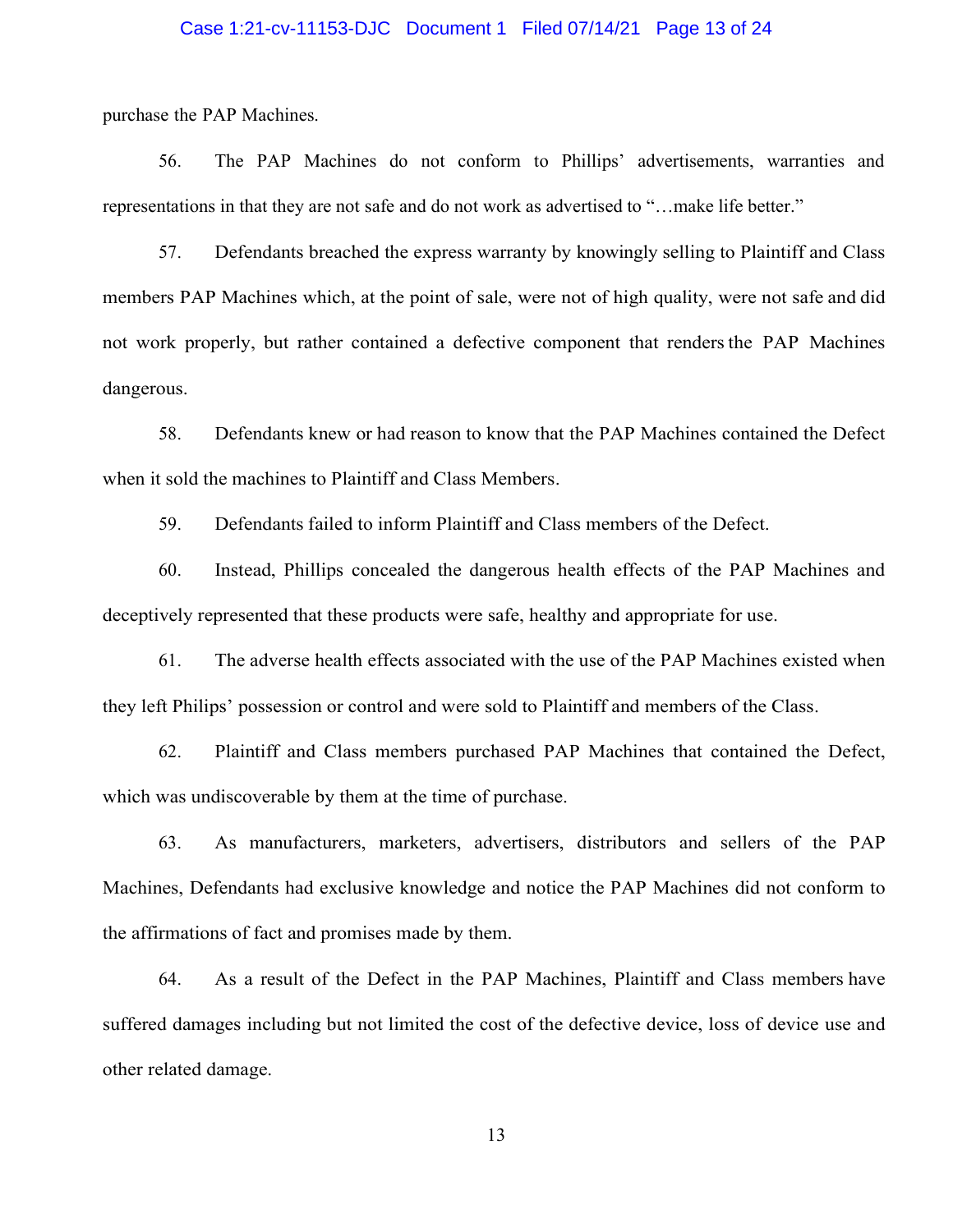#### Case 1:21-cv-11153-DJC Document 1 Filed 07/14/21 Page 14 of 24

65. Thus, Defendants' attempt to limit or disclaim express warranties in any manner that would exclude coverage of the Defect is unenforceable and void.

66. Recovery by the Class is not restricted to any written warranties promising to repair and/or correct defects.

67. Defendants' conduct is the direct and proximate cause of the injuries suffered by the Plaintiffs and Class members.

68. Plaintiff and Class members seek actual damages, injunctive and declaratory relief, attorneys' fees, costs, and any other just and proper relief available thereunder for Philips' failure to deliver goods conforming to their express warranties and resulting breach.

# COUNT II Breach of the Implied Warranty of Merchantability (As to All Defendants)

69. Plaintiff incorporates by reference all preceding allegations as though fully set forth herein.

70. Plaintiff brings this count on behalf of himself and the Class.

71. Defendants are merchants engaging in the sale of goods to Plaintiff and the Class.

72. There was a sale of goods from Defendants to Plaintiff and the Class.

73. As the developer, manufacturer, marketer, distributor, and/or seller of the defective PAP Machines Defendants impliedly warranted to Plaintiff and Class members that its PAP Machines were fit for their intended purpose in that they would be safe to treat Plaintiff's and Class members' sleep disorders.

74. Contrary to these representations and warranties, the PAP Machines were not fit for their ordinary use, and did not conform to Defendants' affirmations of fact and promises as use of the PAP Machines was accompanied by the risk of adverse health effects that do not conform to the packaging.

75. Defendants breached the implied warranty in the contract for the sale of the PAP Machines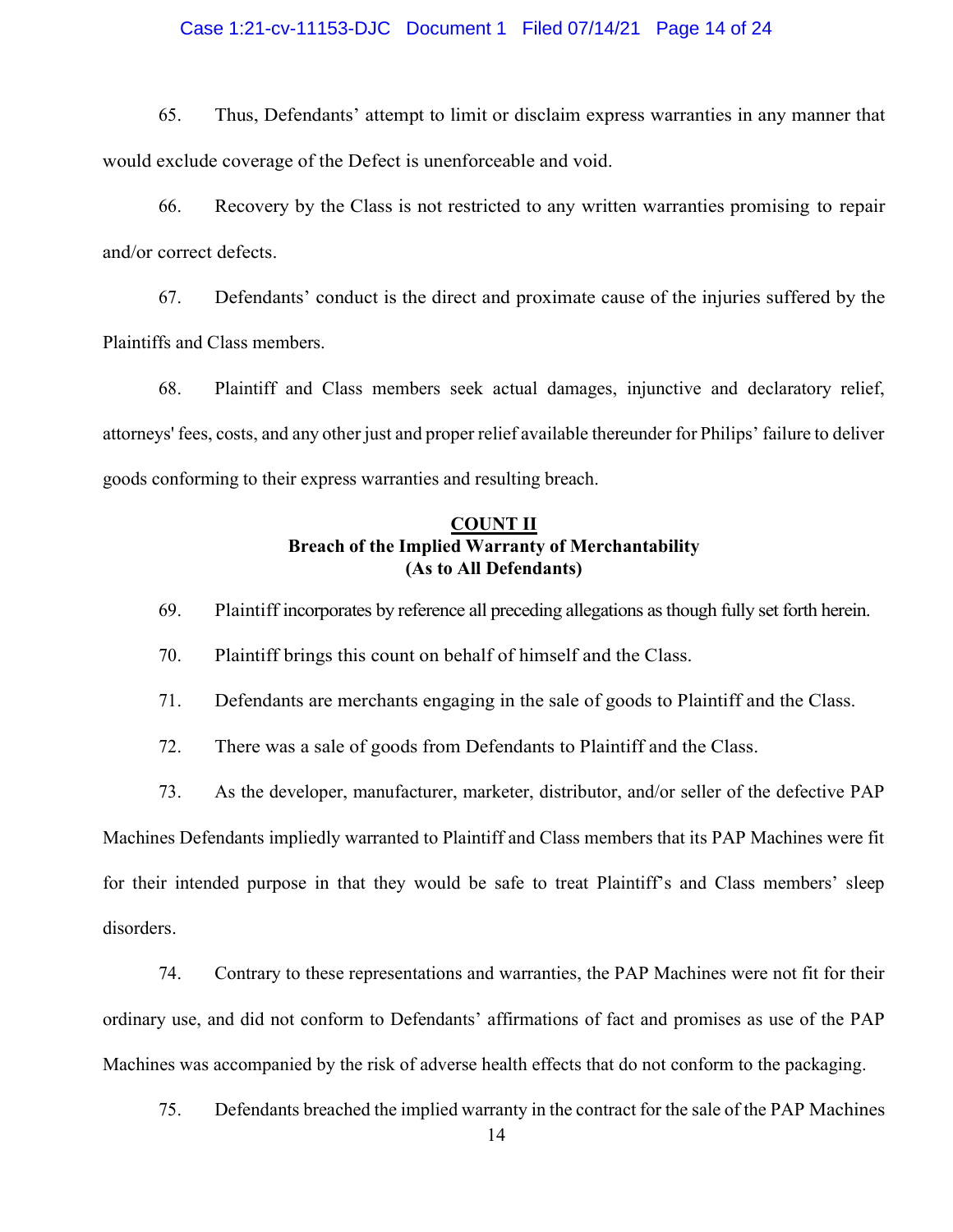# Case 1:21-cv-11153-DJC Document 1 Filed 07/14/21 Page 15 of 24

by knowingly selling to Plaintiff and Class members a product that Defendants knew would expose Plaintiff and Class members to significant health risks, thus meaning Defendants knew that the PAP Machines were not fit for their intended purpose.

76. Defendants were on notice of this breach, as they were made aware of the adverse health effects accompanying use of the PAP Machines.

77. Plaintiff and Class members did not receive the goods as bargained for because the goods they received were not merchantable as they did not conform to the ordinary standards for goods of the same average grade, quality, and value.

78. Plaintiff and members of the Class are the intended beneficiaries of Philips' implied warranties.

79. The PAP Machines were not altered by Plaintiff or the members of the Class.

80. Plaintiff and Class members used the PAP Machines in the ordinary manner in which such devices were intended to be used.

81. The PAP Machines were defective when they left the exclusive control of Philips. The PE-PUR foam always posed an unreasonable risk of degrading, exposing consumers to serious health risks.

82. The PAP Machines were defectively designed and/or manufactured and unfit for their intended purpose, and Class members did not receive the goods that they bargained for.

83. Plaintiff and Class members purchased PAP Machines that contained the Defect, which was undiscoverable by them at the time of purchase and at any time during the class period.

84. As a result of the defect in the PAP Machines, Plaintiff and Class members have suffered damages including, but not limited to, the cost of the defective device, loss of use of the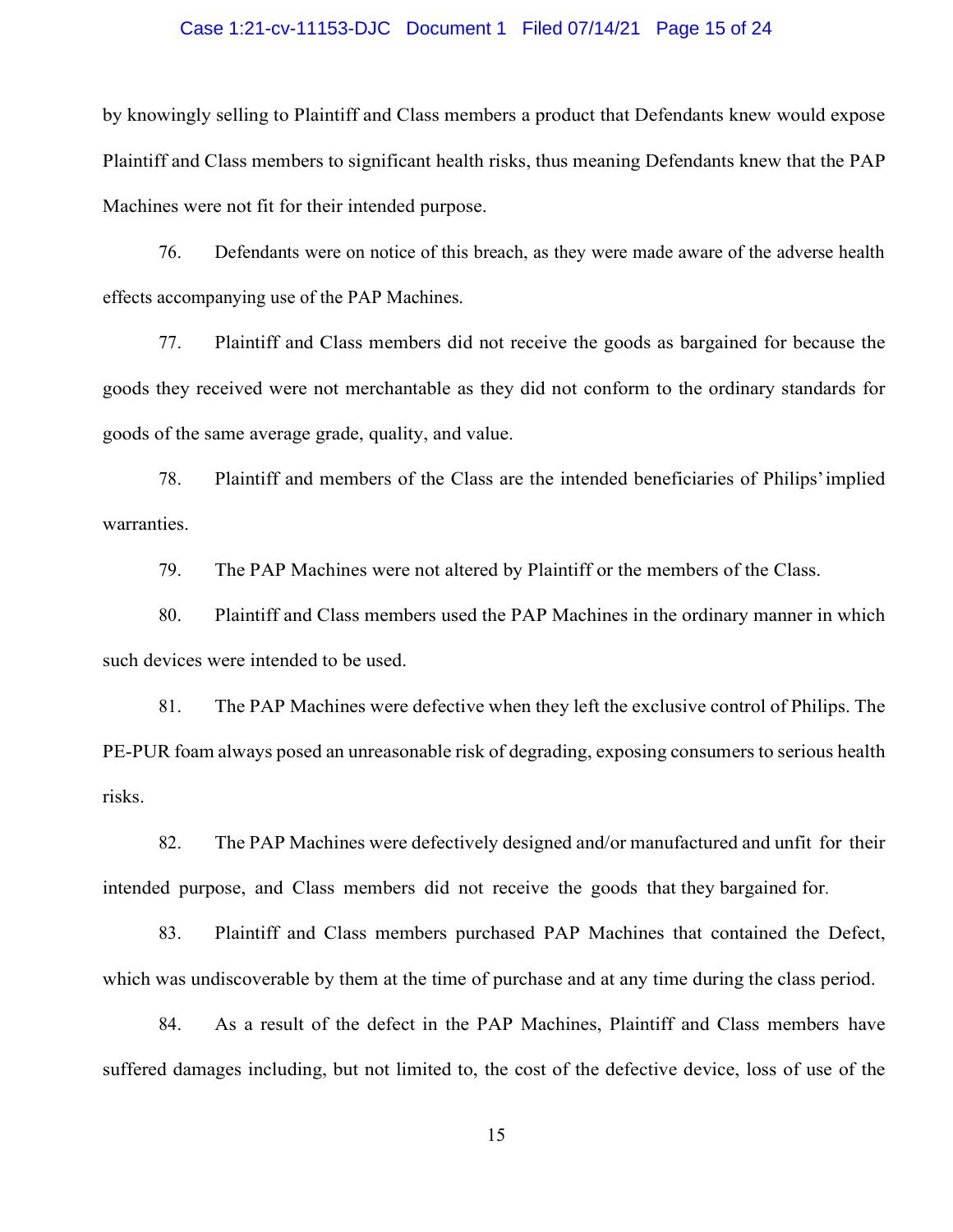#### Case 1:21-cv-11153-DJC Document 1 Filed 07/14/21 Page 16 of 24

device and other related damage.

85. Defendants breached the implied warranty of merchantability to the Plaintiff and Class members.

86. Thus, Defendants' attempt to limit or disclaim the implied warranties in a manner that would exclude coverage of the Defect is unenforceable and void.

87. Plaintiff and Class members have been damaged by Defendants' breach of the implied warranties.

88. Plaintiff and Class members have suffered damages in an amount to be determined at trial and are entitled to any incidental, consequential, and other damages and other legal and equitable relief, as well as costs and attorneys' fees, available under law.

# COUNT III Unjust Enrichment (As to All Defendants)

89. Plaintiff incorporates by reference all preceding allegations as though fully set forth herein.

90. Plaintiff brings this count on behalf of himself and the Class.

91. Plaintiff and the Class conferred substantial benefits on Defendants through their purchase of PAP Machines. Defendants knowingly and willingly accepted and enjoyed these benefits.

92. Defendants had knowledge of the benefits received by them at the expense of Plaintiff and members of the Class, because Philips knew that the PAP Machines failed to operate as advertised.

93. Allowing Defendants to retain their ill-gotten profits/benefits received from deceptive marketing and advertising schemes, and the ultimate sales of PAP Machines to the Plaintiff and Class members would fly in the face of equity and good conscience.

94. Thus, it would be unjust and inequitable for Philips to retain the benefit without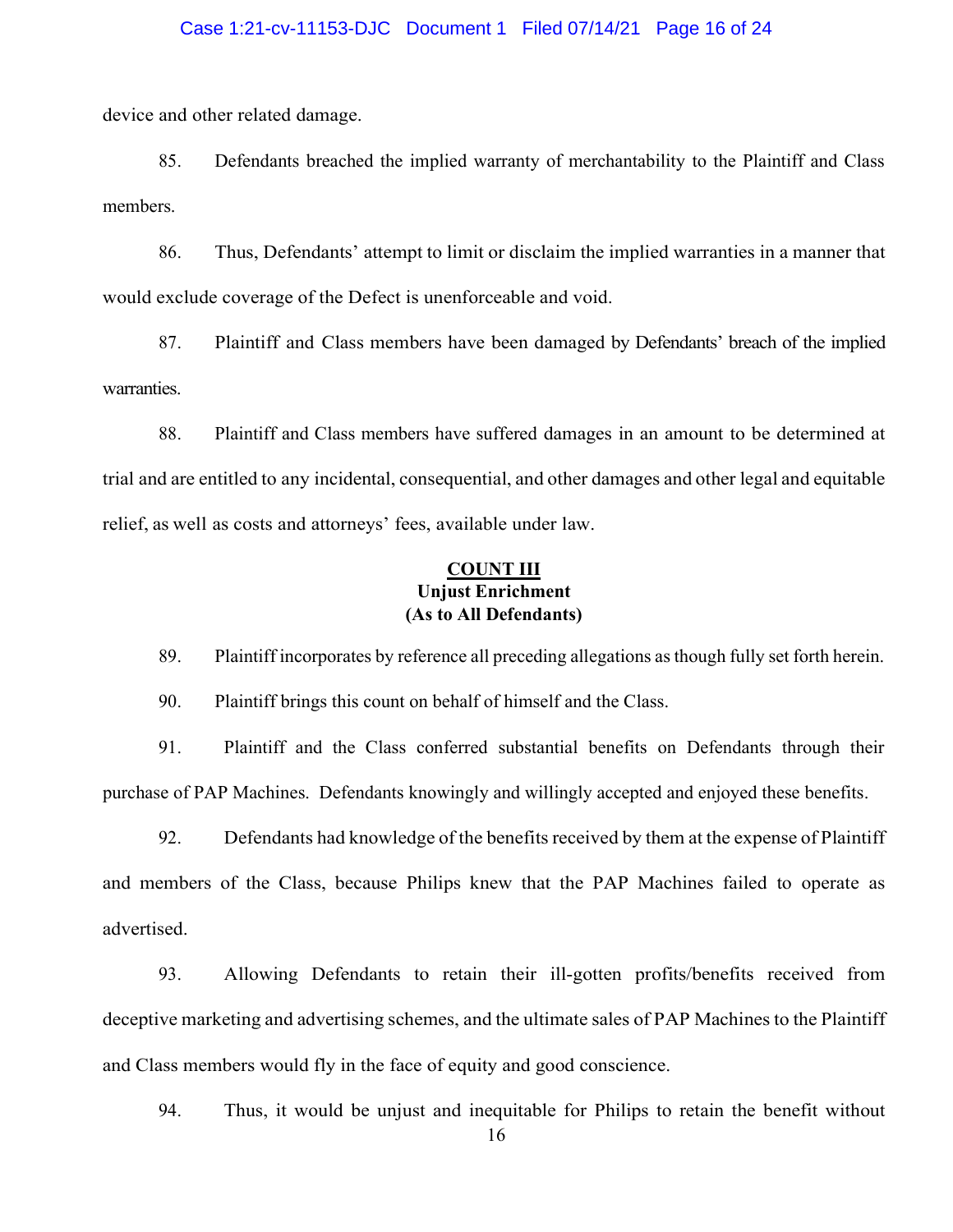#### Case 1:21-cv-11153-DJC Document 1 Filed 07/14/21 Page 17 of 24

restitution to Plaintiff and the Class members.

95. Plaintiff and the Class are entitled to recover from Defendants all amounts wrongfully collected and improperly retained by Defendants, plus interest thereon.

96. Plaintiff and the Class seek actual damages, injunctive and declaratory relief, attorneys' fees, costs and any other just and proper relief available.

# COUNT IV Strict Liability – Failure to Warn (As to All Defendants)

97. Plaintiff incorporates by reference all preceding allegations as though fully set forth herein.

98. Plaintiff brings this count on behalf of himself and the Class.

99. Defendants had a duty to warn Plaintiff and the Class members regarding the Defect and the true risks associated with the PAP Machines.

100. Defendants were in a superior position to know of the Defect, yet, as outlined above,

chose to do nothing when the defect became known to them.

101. Defendants failed to provide adequate warnings regarding the risks of the PE-PUR foam after knowledge of the Defect was known only to them.

102. Defendants had information regarding the true risks but failed to warn Plaintiff, Class members, and their physicians to strengthen their warnings.

103. Despite their knowledge of the Defect and obligation to unilaterally strengthen the warnings, Defendants instead chose to actively conceal this knowledge from the public.

104. Plaintiff and Class members would not have purchased, chosen, and/or paid for all or part of the PAP Machines if they knew of the Defect and the risks of purchasing the PAP Machines.

105. This Defect proximately caused Plaintiff's and Class members' damages.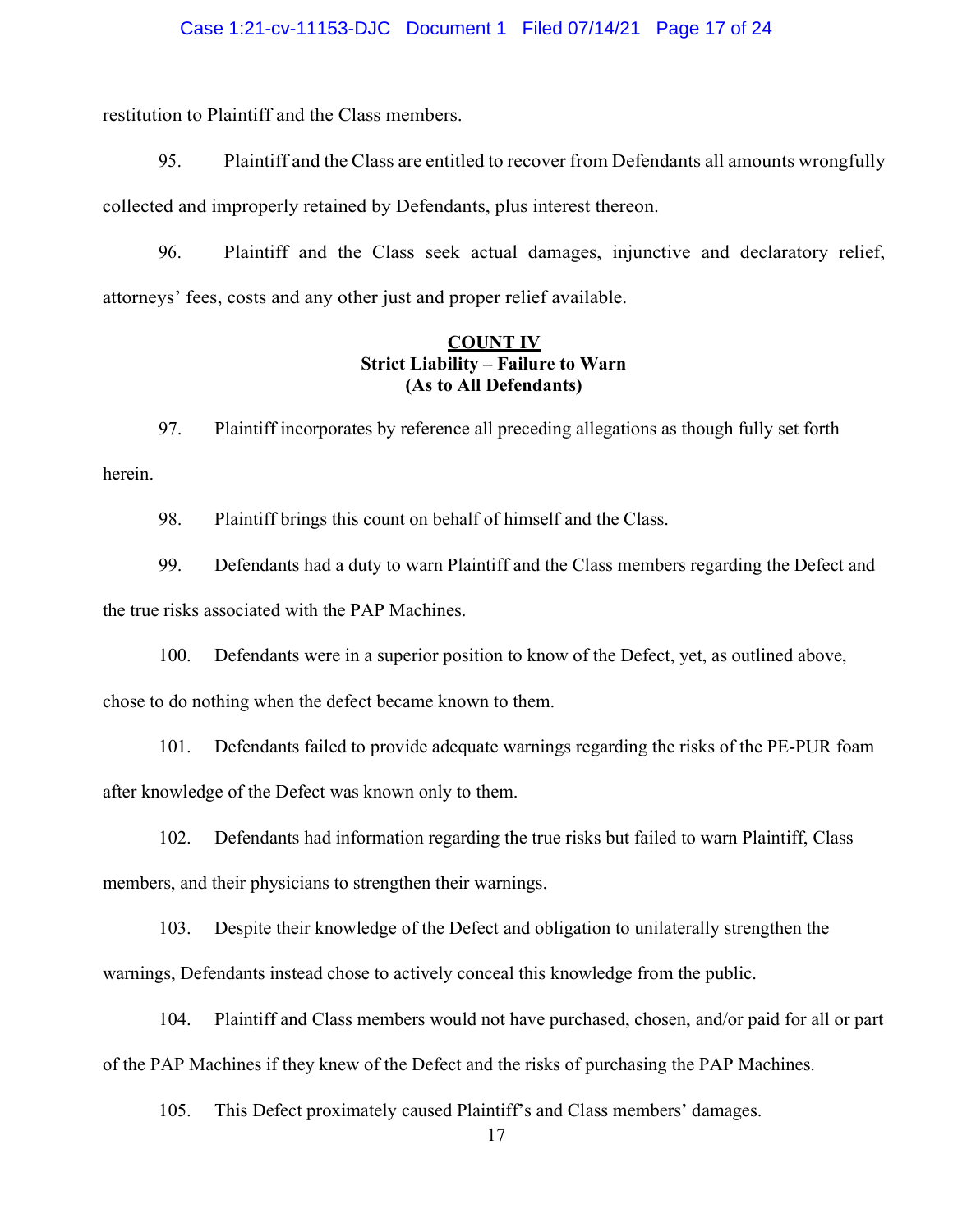#### Case 1:21-cv-11153-DJC Document 1 Filed 07/14/21 Page 18 of 24

106. The Plaintiff and Class members have suffered damages in an amount to be determined at trial and are entitled to any incidental, consequential, and other damages and other legal and equitable relief, as well as costs and attorneys' fees, available under law.

#### COUNT V Strict Liability – Design Defect (As to All Defendants)

107. Plaintiff incorporates by reference all preceding allegations as though fully set forth herein.

108. Plaintiff brings this count on behalf of himself and the Class.

109. The design of the PAP Machines, including, but not limited to, design and use of the PE-

PUR foam and the placement of the foam within the PAP Machines, was defective and unreasonably

dangerous.

110. Inhalation of the degrading PE-PUR foam while the PAP Machines were in use by Plaintiff and Class members, caused exposure to materials with toxic and carcinogenic effects.

111. The design of the PAP Machines and the PE-PUR foam rendered the PAP Machines not reasonably fit, suitable, or safe for their intended purpose.

112. The dangers of the degrading PE-PUR foam in PAP Machines outweighed the benefits and rendered the PAP Machines unreasonably dangerous.

113. There are other PAP Machines and other similar machines that do not use a similarly toxic foam, meaning that there were other means of production available to Defendants.

114. The PAP Machines were unreasonably unsafe, and the products should have had stronger and clearer warnings or should not have been sold in the market.

115. The PAP Machines did not perform as an ordinary consumer would expect.

116. Plaintiff and Class members have suffered damages in an amount to be determined at trial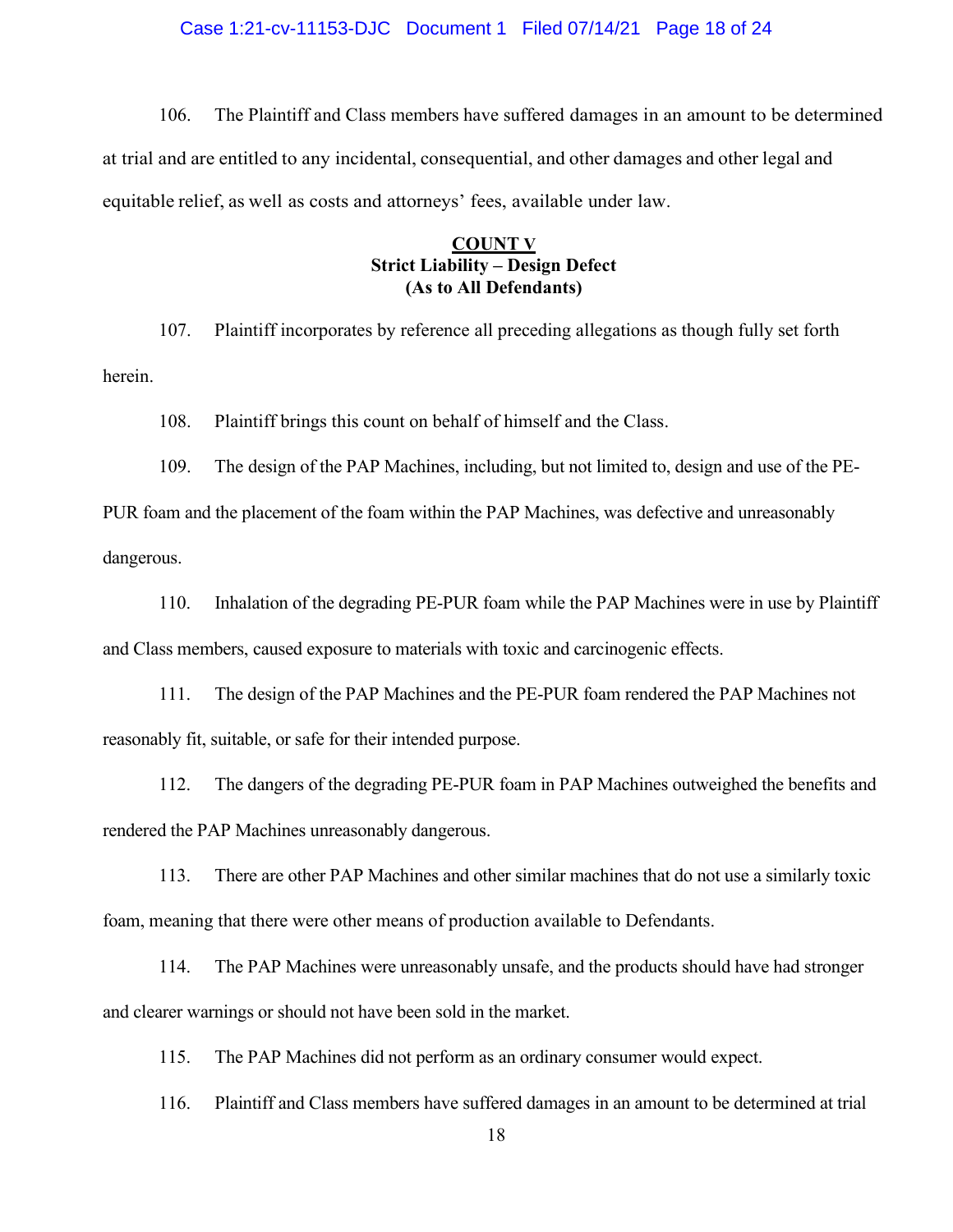#### Case 1:21-cv-11153-DJC Document 1 Filed 07/14/21 Page 19 of 24

and are entitled to any incidental, consequential, and other damages and other legal and equitable relief, as well as costs and attorneys' fees, available under law.

# COUNT VI Negligent Failure to Warn (As to All Defendants)

117. Plaintiff incorporates by reference all preceding allegations as though fully set forth herein.

118. Plaintiff brings this count on behalf of himself and the Class.

119. Defendants owed Plaintiff and Class members a duty of care and to warn of any risks associated with the PAP Machines.

120. Defendants knew or should have known of the defect but failed to warn Plaintiff, Class members, and their doctors.

121. Defendants' breach of duty caused Plaintiff and Class members economic damages and injuries in the form of exposure to materials with toxic and carcinogenic effects.

122. Plaintiff and Class members have suffered damages in an amount to be determined at trial and are entitled to any incidental, consequential, and other damages and other legal and equitable relief, as well as costs and attorneys' fees, available under law.

# COUNT VII Negligent Design Defect (As to All Defendants)

123. Plaintiff incorporates by reference all preceding allegations as though fully set forth herein.

124. Plaintiff brings this count on behalf of himself and the Class.

125. Defendants owed Plaintiff and the Class a duty to design the PAP Machines in a reasonable manner.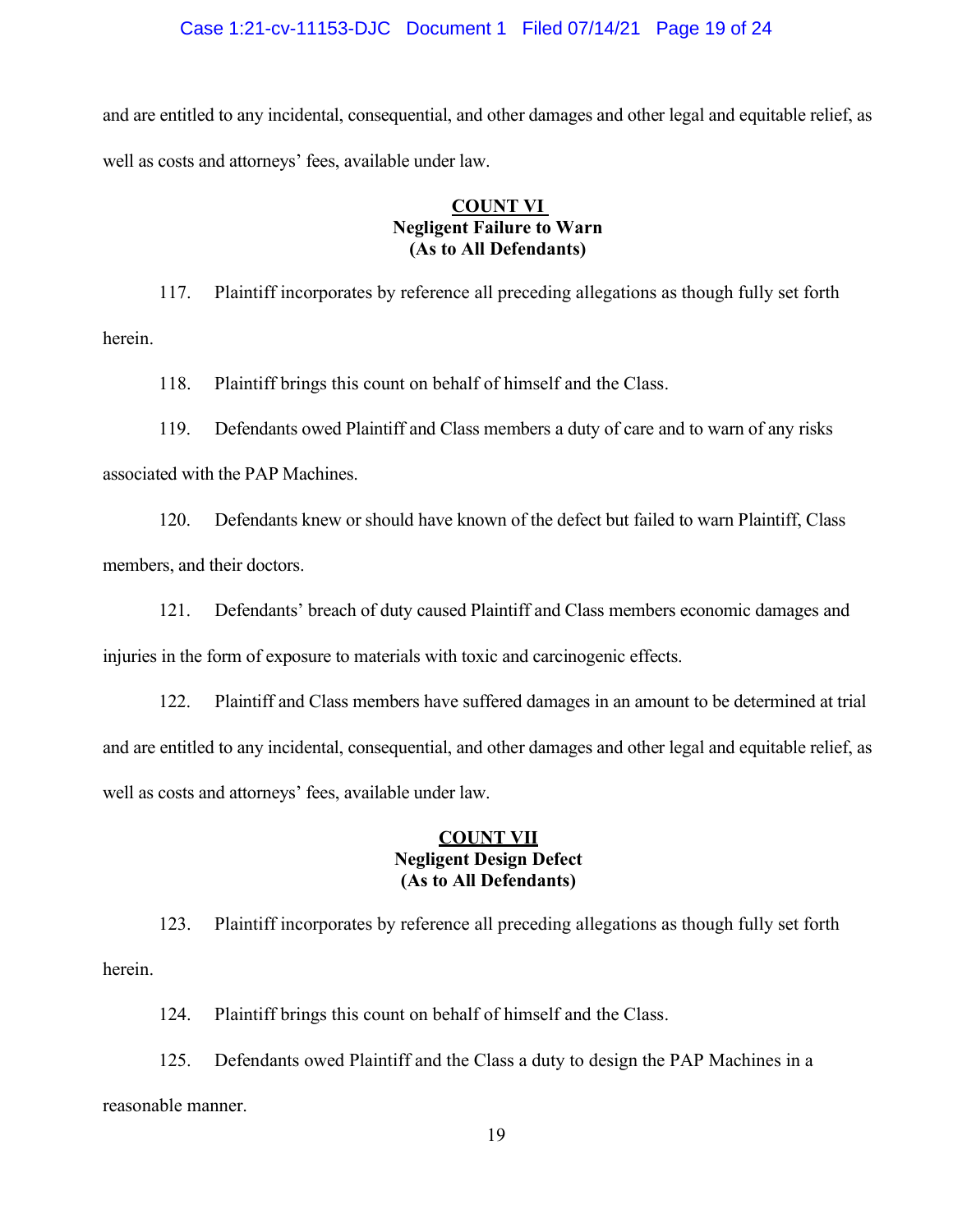#### Case 1:21-cv-11153-DJC Document 1 Filed 07/14/21 Page 20 of 24

126. The design of the PAP Machines and the PE-PUR foam was defective and unreasonably dangerous, causing degradation and inhalation of the foam, and causing exposure to materials with toxic and carcinogenic effects.

127. The design of the PAP Machines caused them to be not fit, suitable, or safe for their intended purpose. The dangers of the PAP Machines outweighed the benefits and rendered the products unreasonably dangerous.

128. There are CPAP and other machines that do not use the PE-PUR toxic foam that is subject to degradation, inhalation, and ingestions.

129. The risk/benefit profile of the PAP Machines was unreasonable, and the products should have had stronger and clearer warnings or should not have been sold in the market.

130. The PAP Machines did not perform as an ordinary consumer would expect.

131. The Defendants' negligent design of the PAP Machines was the proximate cause of damages to the Plaintiff and the Class members.

132. Plaintiff and Class members have suffered damages in an amount to be determined at trial and are entitled to any incidental, consequential, and other damages and other legal and equitable relief, as well as costs and attorneys' fees, available under law.

# COUNT VIII Negligent Recall (As to All Defendants)

133. Plaintiff incorporates by reference all preceding allegations as though fully set forth herein.

134. Plaintiff brings this count on behalf of himself and the Class.

135. In issuing a voluntary recall, Philips assumed duties to Plaintiff and the Class to

exercise reasonable care in issuing and implementing the recall.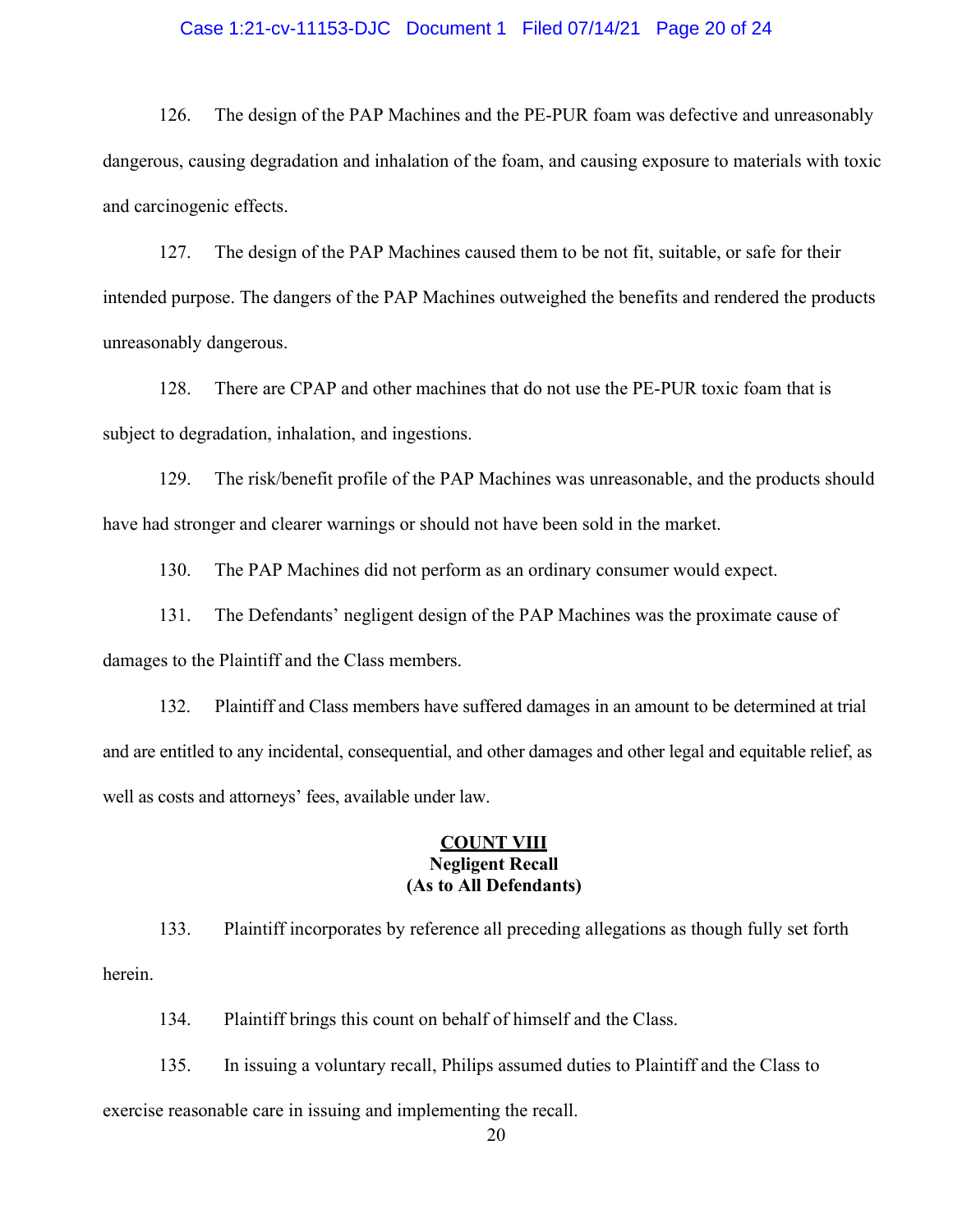#### Case 1:21-cv-11153-DJC Document 1 Filed 07/14/21 Page 21 of 24

136. Defendants had the ability to make Plaintiff and Class members aware of the recall by sending physical notice to Plaintiff, Class members, and/or their physicians who could have then warned Plaintiff and Class Members.

137. Defendants chose not to issue physical notices, but instead elected to give notice of the recall online, where few would see it.

138. Defendants did not have an appropriate plan in action to replace the defective units in a timely manner.

139. Failing to replace the PAP Machines in a timely manner means that Plaintiff and Class members who rely on these devices for the betterment of their health will see their health degrade, thus Plaintiff and Class members have suffered and will continue to suffer damages.

140. Defendants breached their duty to properly recall by failing to inform and recall/replace the PAP Machines in a timely manner.

141. As a direct result of Defendants' breach of duty, Plaintiff and the Class have suffered harm in an amount to be determined at trial.

# COUNT IX Violation of the Magnuson-Moss Act, 15 U.S.C. § 2301 (As to All Defendants)

142. Plaintiff incorporates by reference all preceding allegations as though fully set forth herein.

143. Plaintiff brings this count on behalf of himself and the Class.

144. The Magnuson-Moss Act contains, in pertinent part, the following definitions:

(1) The term "consumer product" means any tangible personal property which is distributed in commerce and which is normally used for personal, family, or household purposes (including any such property intended to be attached to or installed in any real property without regard to whether it is so attached or installed)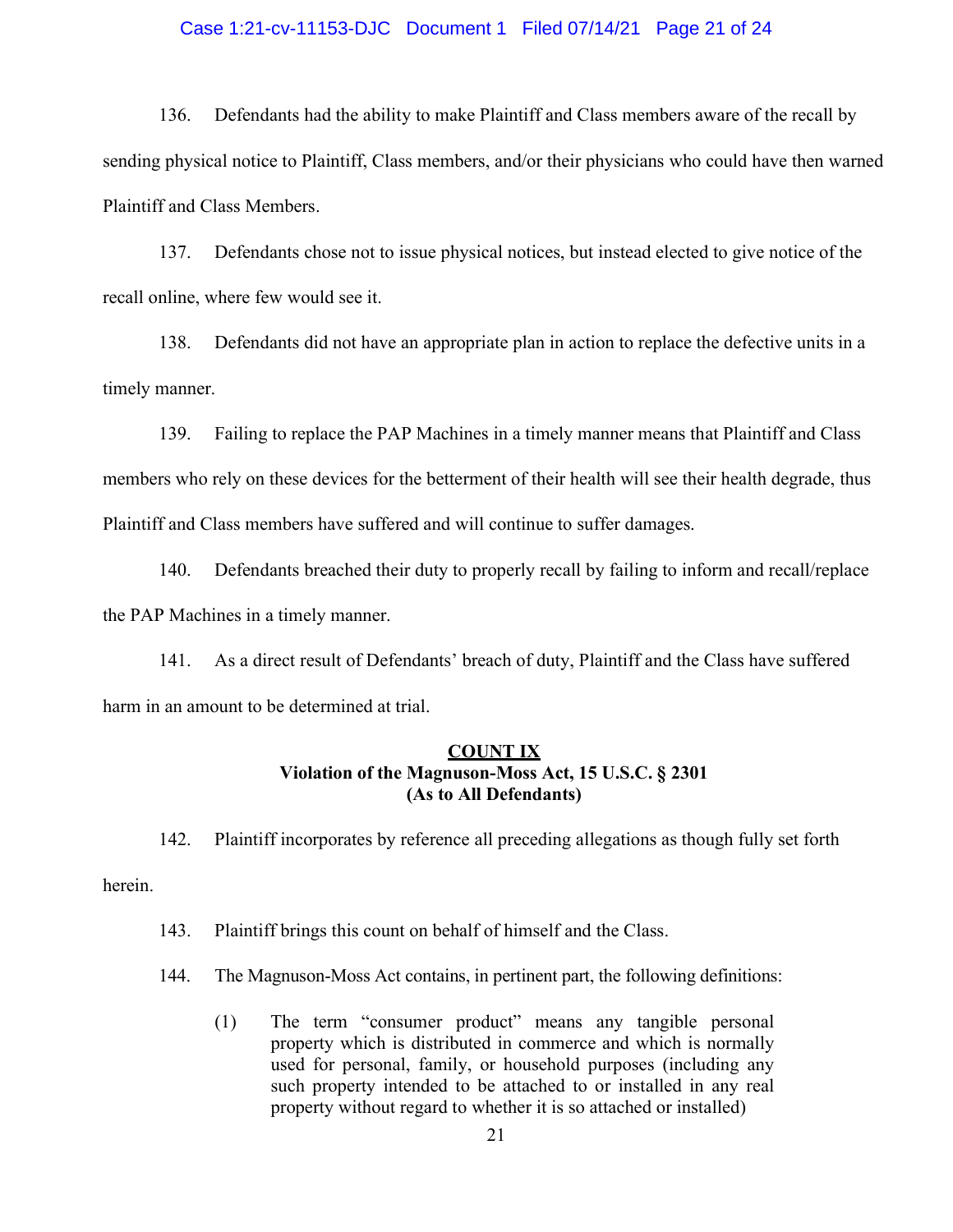- (2) The term "consumer" means a buyer (other than for purposes of resale) of any consumer product, any person to whom such product is transferred during the duration of an implied or written warranty (or service contract) applicable to the product, and any other person who is entitled by the terms of such warranty (or service contract) or under applicable State law to enforce against the warrantor (or service contractor) the obligations of the warranty (or service contract).
- (3) The term "supplier" means any person engaged in the business of making a consumer product directly or indirectly available to consumers.
- (4) The term "warrantor" means any supplier or other person who gives or offers to give a written warranty or who is or may be obligated under an implied warranty.
- (5) The term "implied warranty" means an implied warranty arising under State law (as modified by sections 2308 and 2304(a) of this title) in connection with the sale by a supplier of a consumer product.

15 U.S.C.A. § 2301.

- 145. Plaintiff and members of the Class are "consumers". 15 U.S.C. § 2301(3).
- 146. Philips is a "supplier" and "warrantor." 15 U.S.C. § 2301(4) and (5).
- 147. The PAP machines are consumer products. 15 U.S.C. § 2301(1).
- 148. This is a claim arising out of state law, per 15 U.S.C. § 2301 (7).
- 149. Philips impliedly warranted that the PAP Machines would be free of defects at the time

of delivery, and the PAP Machines carried an implied warranty of merchantability.

150. Philips breached its warranties by offering for sale and selling PAP Machines that were

by design and construction defective and unsafe, thereby subjecting Class members who purchased the

PAP Machines to damages and risks of loss and injury.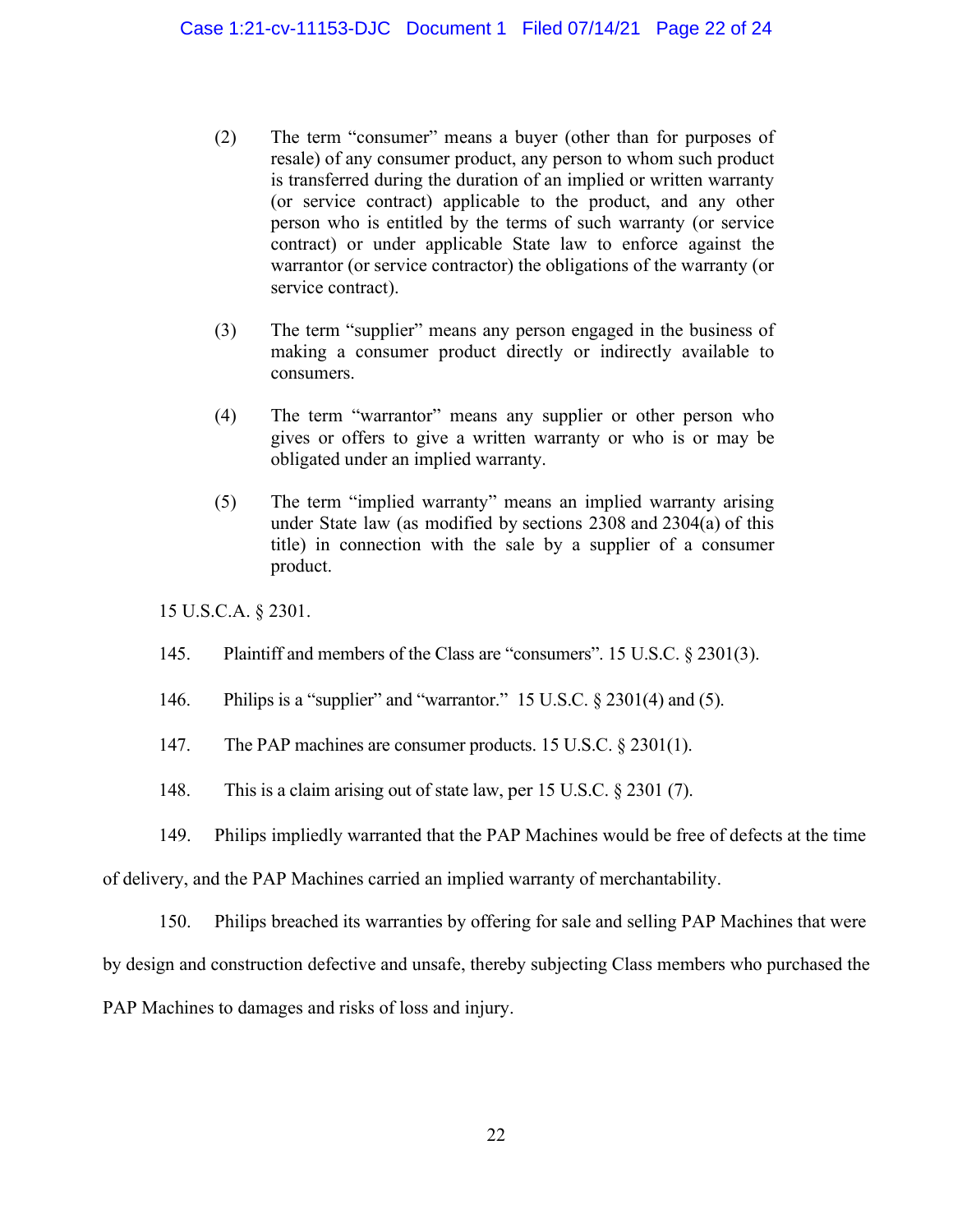#### Case 1:21-cv-11153-DJC Document 1 Filed 07/14/21 Page 23 of 24

151. Philips has breached and continues to breach its written and implied warranties of safety, thereby damaging Plaintiff and Class members, when their PAP Machines fail to perform as represented due to an undisclosed Defect.

152. As a result of Philips' continued breach of its warranties, Plaintiff and Class members have suffered damages.

153. Plaintiff and the Class seek full compensatory and consequential damages allowable by law, appropriate equitable relief including injunctive relief, a declaratory judgment, a court order enjoining Philips' wrongful acts and practices, restitution, attorney's fees and costs, and any other relief to which Plaintiff and the Class may be entitled.

#### PRAYER FOR RELIEF

WHEREFORE, Plaintiff, on behalf of himself and members of the Class, respectfully request that this Court:

- A. Certify the Class as proposed herein, designating Plaintiff as Class representative, and appointing undersigned counsel as Class Counsel;
- B. Declaring that Defendants are financially responsible for notifying the members of the Class about the pendency of this action;
- C. Award all actual, general, special, incidental, statutory, punitive, and consequential damages to which Plaintiff and Class members are entitled;
- D. Award pre-judgment and post-judgment interest;
- E. Grant appropriate injunctive and/or declaratory relief;
- F. Award reasonable attorney's fees and costs; and
- G. Grant such further relief that this Court deems appropriate.